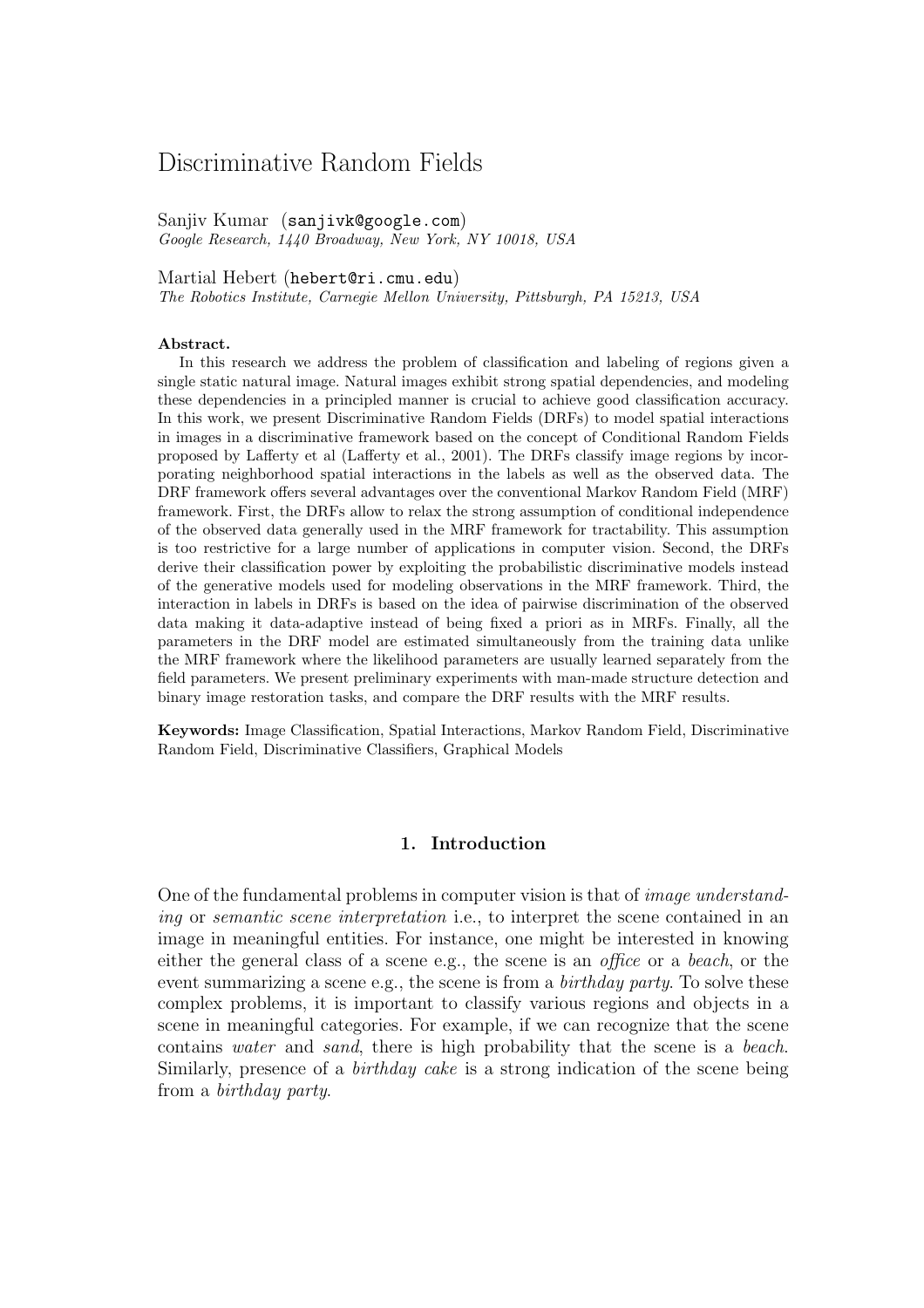In this research we address the problem of classification or labeling of regions in natural images where the term region may denote an image pixel, a block of a regular grid, an irregular patch in the image or an object itself. Following the convention, by natural images we mean the non-contrived scenes that are encountered commonly in our surroundings i.e., regular indoor and outdoor scenes. These images contain both man-made and other regions or objects occurring in nature. In this research we will deal with the problems where only a single static image of the scene is given, and no 3D geometric or motion information is available. This makes the classification task more challenging.

It is well known that natural images are not a random collection of independent pixels or blocks. It is important to use the contextual information in the form of spatial dependencies in images for the analysis of natural images. In fact, one would like to have total freedom in modeling long range complex data interactions in an image without restricting oneself to small local neighborhoods. This idea forms the core of the research presented in this paper. The spatial dependencies may vary from being local to global and the challenge is how to maintain global spatial consistency using models that only need to consider relatively local dependencies.

# 1.1. The Nature of Spatial Interactions

There are typically two types of spatial interactions one would like to model for the purpose of classification and labeling. First is the notion of spatial smoothness of labels in natural images. According to this, neighboring sites tend to have similar labels (except at the discontinuities). For example if a pixel in Fig.  $1(a)$ has label *sky*, there is a high probability that the neighboring pixels also have the same label except at the boundaries. In fact, this underlying smoothness of image labels is the reason that one can hope to recover the true image from its corrupted version in image denoising tasks (Fig.  $1(c)$ ), which is otherwise an ill-posed problem. In addition to spatial interaction in labels, there are also complex interactions in the observed data that might be required for the task of classification. Consider a task of detecting structured textures (e.g., manmade structures such as buildings) in a given image. The data belonging to this type of textures is highly dependent on its neighbors. This is because, in man-made structures, the lines or edges at spatially adjoining sites follow some underlying organization rules rather than being random (See Fig.1(b)). The task of labeling image regions encompasses a wide range of applications in computer vision including (semantic) segmentation, image denoising, texture recognition etc. (Fig. 1). Ideally one would like to find a computational model that can learn relevant dependencies of different types automatically in a single consistent framework using the training data. In this paper we address the challenge of how to model arbitrarily complex dependencies in the observed image data as well as the labels in a principled manner.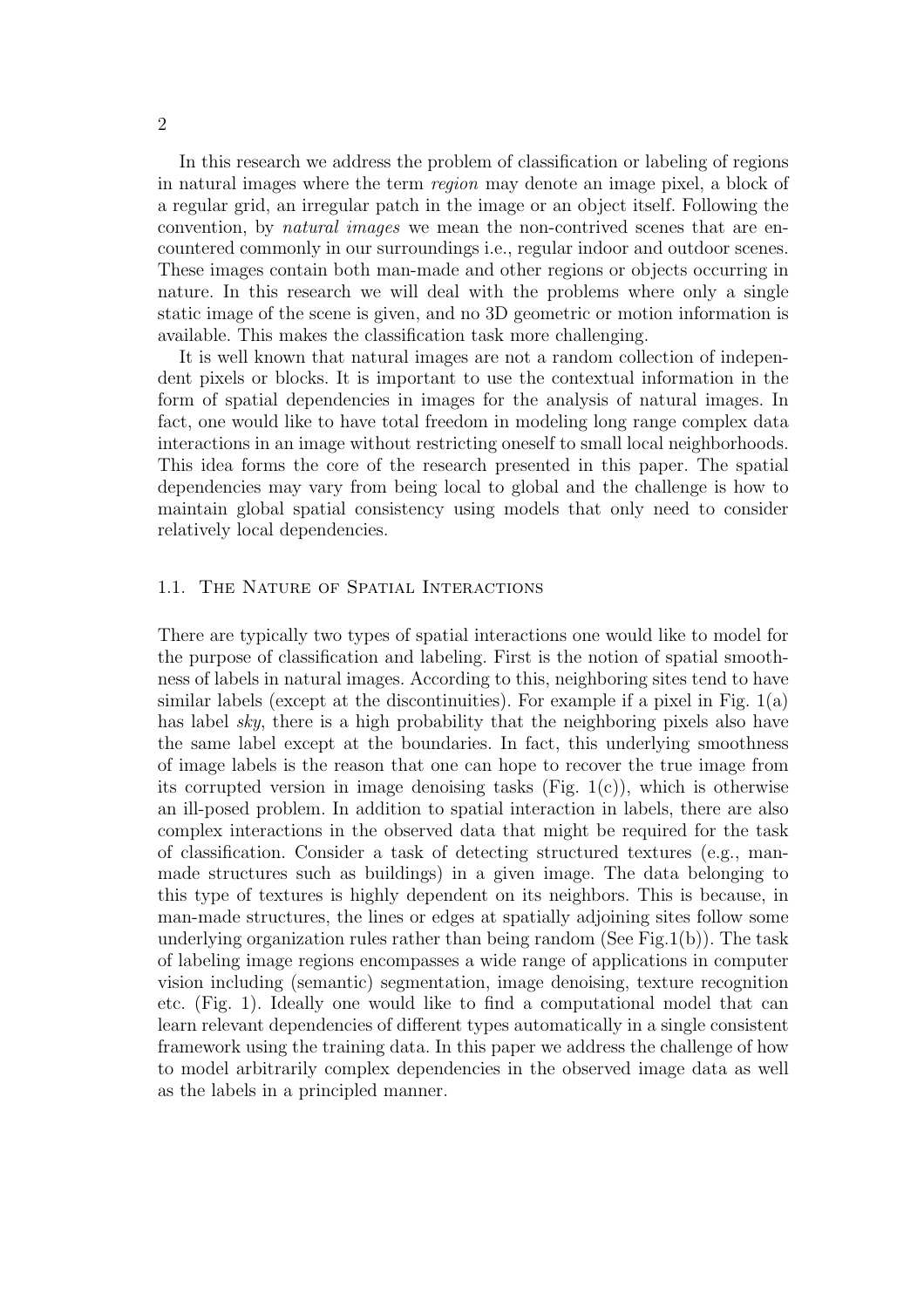

Figure 1. Various tasks in computer vision that require explicit consideration of spatial dependencies for the purpose of region labeling. (a) Segmentation and labeling of input image in meaningful regions. (b) Detection of structured textures such as buildings. (c) Image denoising to restore images corrupted by noise.

# 1.2. Modeling Spatial Interactions

While modeling spatial interactions in images, it is important to take into consideration statistical variations in data within each class and other uncertainties due to image noise etc. This naturally leads toward probabilistic modeling of classification problems including the spatial dependencies. In probabilistic models, the final classification task can be seen as inference over these models with respect to some cost function. As discussed before, natural images exhibit long range dependencies and manipulating these global interactions is of fundamental interest in classification. However, direct modeling of global interactions becomes computationally intractable even for a small image. On the contrary, usually one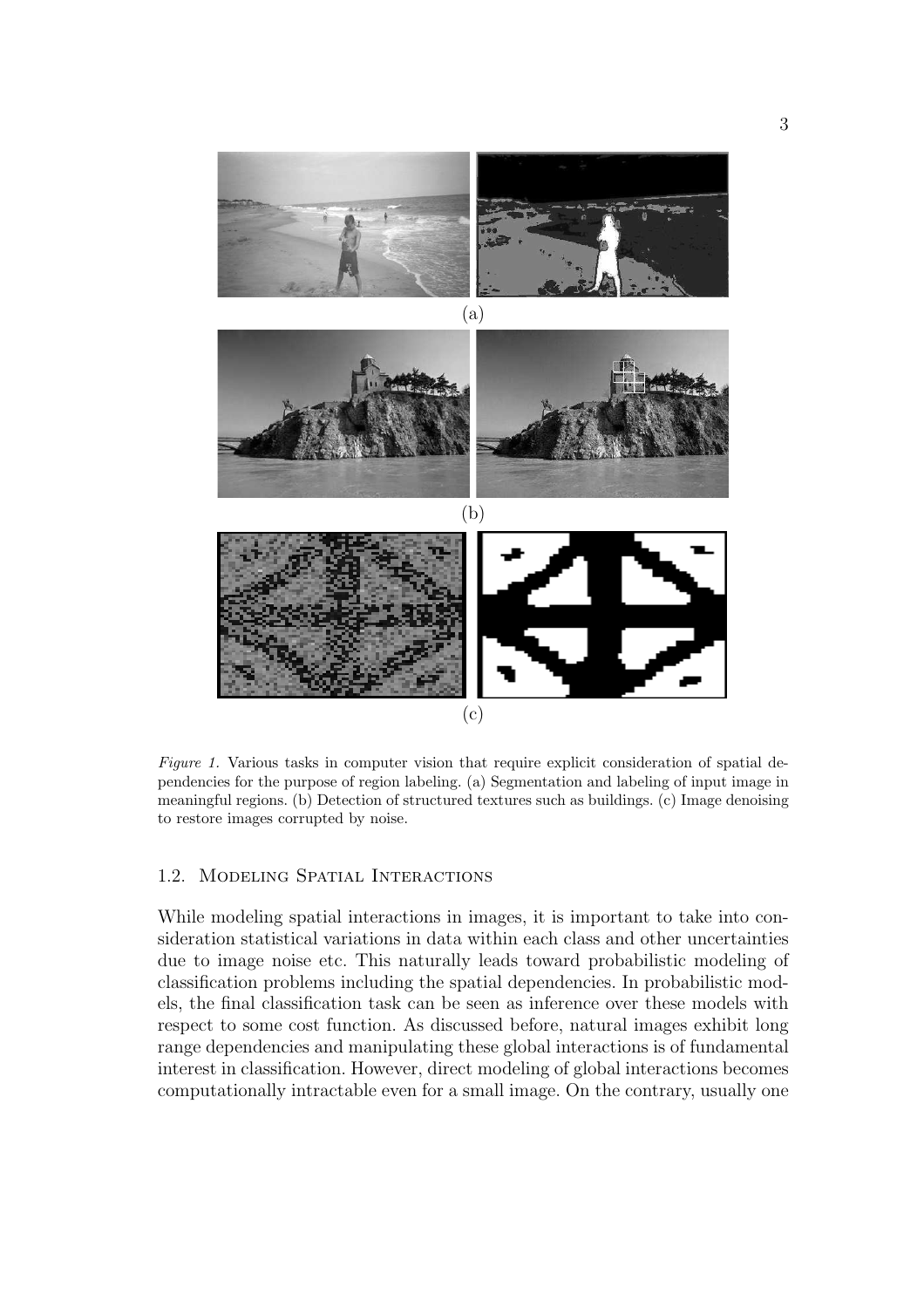can encode the structure of local dependencies in an image easily from which one would like to make globally consistent predictions. This paradox can be resolved to a large extent by graphical models. Graphical models combine two areas viz. graph theory and probability theory, and provide a powerful yet flexible framework for representing and manipulating global probability distributions defined by relatively local constraints.

This paper is organized as follows. In Section 2 we discuss the background research in modeling spatial interactions in computer vision. Specifically we mention commonly used causal and noncausal models, and highlight their limitations when applied to vision tasks. In Section 3 we present a noncausal Discriminative Random Field (DRF) model along with parameter learning and inference over these models. Experiments with man-made structure detection task are also presented. Section 4 describes modifications in the original DRF framework and further experiments with binary image denoising task. Finally, we highlight the contributions of this paper in Section 5, and also discuss further extensions of the proposed DRF framework as the future work.

## 2. Background

The issue of incorporating spatial dependencies in various image analysis tasks has been of continuous interest in vision community. In the vision literature, broadly two different categories of approaches have been used to address this issue: non-probabilistic and probabilistic. We categorize a framework as nonprobabilistic if the overall labeling objective is not given by a consistent probabilistic formulation even if the framework utilizes probabilistic methods to address parts of it.

Among the non-probabilistic approaches, other than the weak measures of capturing spatial smoothness of natural images using filters with local neighborhood supports (Guo et al., 2003)(Kumar et al., 2003), perhaps the most popular one is (Relaxation Labeling RL) proposed by Rosenfeld et al. (Rosenfeld et al., 1976). This work was inspired by the work of Waltz (Waltz, 1975) concerned with discrete relaxation on how to impose a global consistency on the labelings of idealized line drawings where the object and object primitives were assumed to be given. Since the introduction of RL, several probabilistic relaxation approaches have been suggested to provide a better explanation of the original heuristic updates of the label responsibilities (Kittler and Pairman, 1985)(Kittler and Hancock, 1989)(Christmas et al., 1995). In spite of successes of probabilistic RL in several applications, there are many ad-hoc assumptions in various RL frameworks (Kittler, 1997). For example, either the labels are assumed to be independent given the relational measurements at two or more sites (Christmas et al., 1995) or conditionally independent in local neighborhood of a site given its label (Kittler and Hancock, 1989). Probably the most important problem with RL is that the model parameters, i.e., the compatibility coefficients are chosen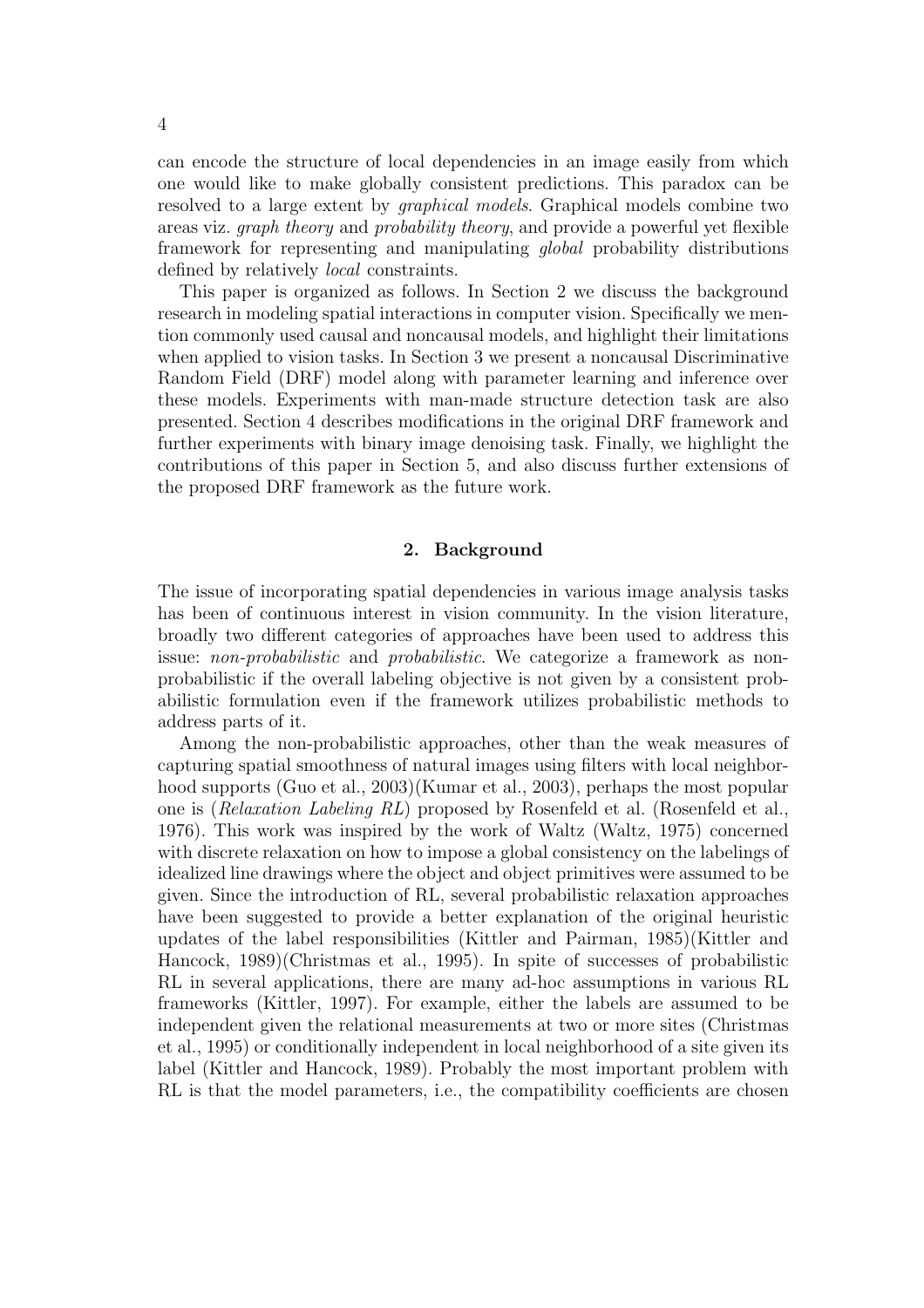on a heuristic basis. In fact, it is not even clear how to interpret these coefficients (Kittler and Illingworth, 1985). The probabilistic versions of RL do allow viewing compatibilities as conditional probabilities. However, even these interpretations are valid only for the first iteration. The meaning of the probabilities yielded by subsequent iterations is increasingly speculative (Kittler and Illingworth, 1985).

In the probabilistic schemes, two types of graphical models, i.e. causal and noncausal models have been used to incorporate spatial contextual constraints in vision problems.

#### 2.1. Causal Models

Causal models are global probability distributions defined on directed graphs using local transition probabilities. If a causal graph is acyclic<sup>1</sup>. If we denote the set of labels on image sites by  $x$ ,

$$
P(\boldsymbol{x}) = \prod_i P(x_i|pa_i),
$$

where  $pa_i$  is the parent of node i. The causal models assume that the observed image is produced by a latent causal hierarchical process. A particular form of such models is a causal tree in which each node has only one parent. These models have been used with some success in various segmentation and labeling problems (Bouman and Shapiro, 1994)(Cheng and Bouman, 2001)(Feng et al., 2002)(Wilson and Li, 2003)(Kumar and Hebert, 2003c).

There are several advantages of causal trees. These models can encode long range interactions in images explicitly through the latent hierarchical process. Also, the causal trees contain no cycles and hence allow the use of very efficient techniques for exact parameter learning and inference. In spite of these advantages, there are several problems associated with these models. The main problem with the tree-structured models is that they suffer from the nonstationarity of the induced random field, leading to 'blocky' smoothing of the image labels (Feng et al., 2002). According to this, there exists an imposed difference in the behavior of interactions between neighboring nodes at different locations in the image, purely dictated by the tree structure even though there is no a-priori reason for such a difference. This problem exists in all the treestructured models whether causal or noncausal. One way to solve this problem is to dynamically adapt the tree-structure to a given input image. This idea was explored in *dynamic trees* (Williams and Adams, 1999) but the inference over tree-structure still remains an intractable problem. Other possibility is to use more complex causal structures instead of simple trees. But this makes the problem of parameter learning and inference hard.

The second important drawback is that, when trained discriminatively, the causal models sometimes suffer from the label bias problem which unfairly favors

<sup>&</sup>lt;sup>1</sup> The directed acyclic graphs are popularly known as *Bayesian Networks*.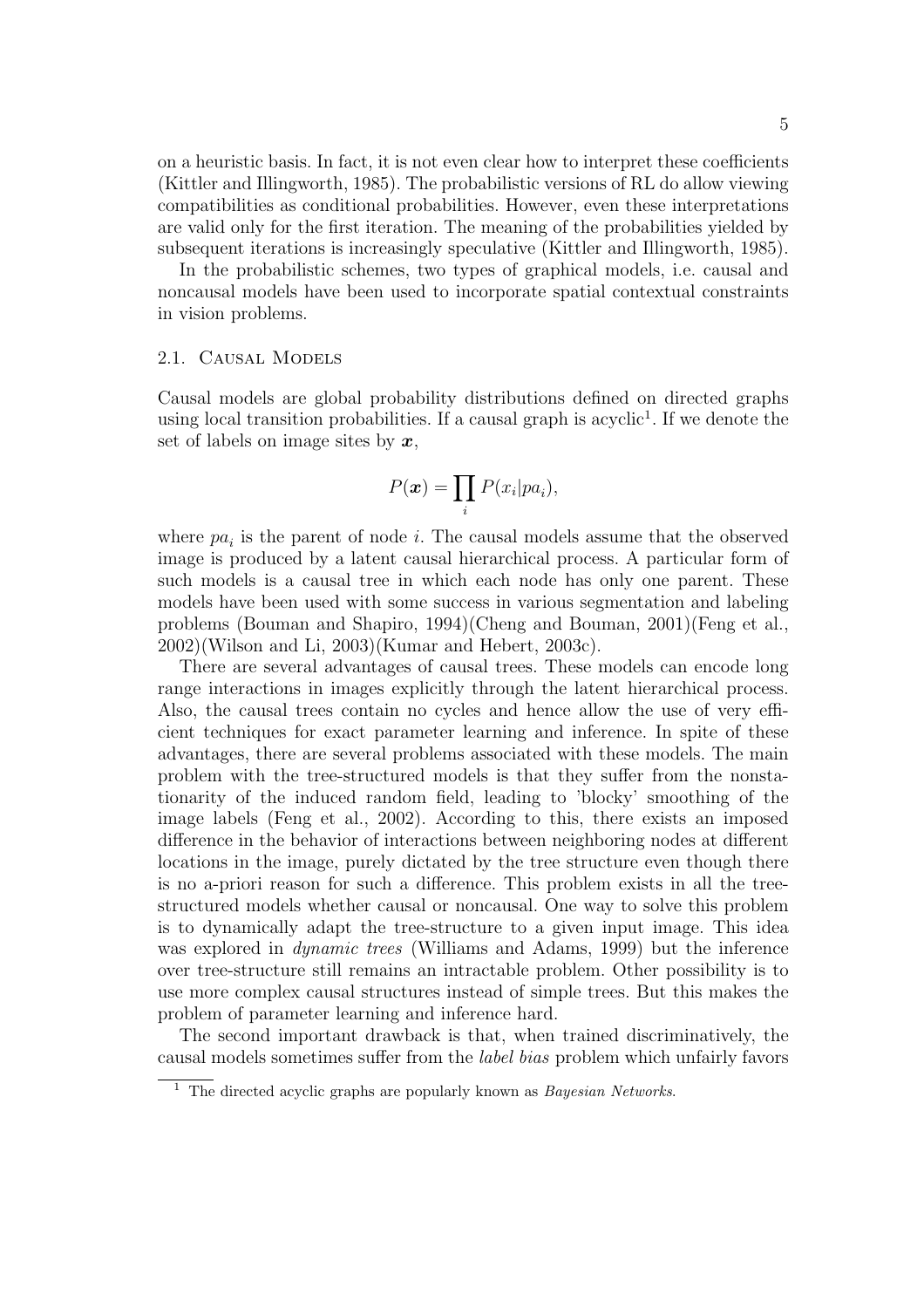labels with fewer successors due to the need of normalizing each link to be a proper transition probability (Bottou, 1991)(Lafferty et al., 2001). On the other hand, in noncausal models this problem does not arise as one needs to define potential functions for each clique (which are not required to sum to one) and there is a universal normalizing constant for the whole distribution known as the partition function. Finally, since causal models are developed in a generative framework, some crude approximations are required to make data generative model computationally tractable while retaining some expressive power of the model. This problem exists with conventional noncausal models also and we will discuss this in detail in Section 2.2. To avoid the problems associated with the causal models, in this paper we will focus on noncausal or undirected graphical models.

#### 2.2. Noncausal Models

Noncausal models are global probability distributions defined on undirected graphs using local clique potentials, i.e.,

$$
P(\boldsymbol{x}) \propto \prod_{c \in \mathcal{C}} \psi_c(x_c),
$$

where C is the set of all the cliques<sup>2</sup> in the graph, and  $\psi_c(x_c)$  are clique potentials, i.e. positive functions of clique variables  $x_c$ . Noncausal graphs are more suited to handle interactions over image lattices since usually there exists no natural causal relationships among image components. Even though computationally tractable, the tree-structured noncausal models suffer from similar problems as the causal trees described in Section 2.1 except the label-bias problem. So, in the following discussion we will explore arbitrary undirected graphs with cycles. Undirected graphical models are sometimes popularly referred to as random fields in computer vision, statistical physics and several other areas.

Markov Random Fields (MRFs) are the most popular undirected graphical models in vision, which allow one to incorporate local contextual constraints in labeling problems in a principled manner (Li, 2001). MRFs were made popular in vision by early work of Geman and Geman (Geman and Geman, 1984), and Besag (Besag, 1986). MRFs are generally used in a probabilistic generative framework that models the joint probability of the observed data and the corresponding labels. In other words, let  $y$  be the observed data from an input image, where  $y = {\{y_i\}}_{i \in S}, y_i$  is the data from the  $i^{th}$  site, and S is the set of sites. Let the corresponding labels at the image sites be given by  $\boldsymbol{x} = \{x_i\}_{i \in S}$ . In the MRF framework, the posterior over the labels given the data is expressed using the Bayes' rule as,

$$
P(\mathbf{x}|\mathbf{y}) \propto p(\mathbf{x}, \mathbf{y}) = P(\mathbf{x})p(\mathbf{y}|\mathbf{x})
$$

6

 $\overline{2\ A}$  clique is a fully connected subgraph of the original graph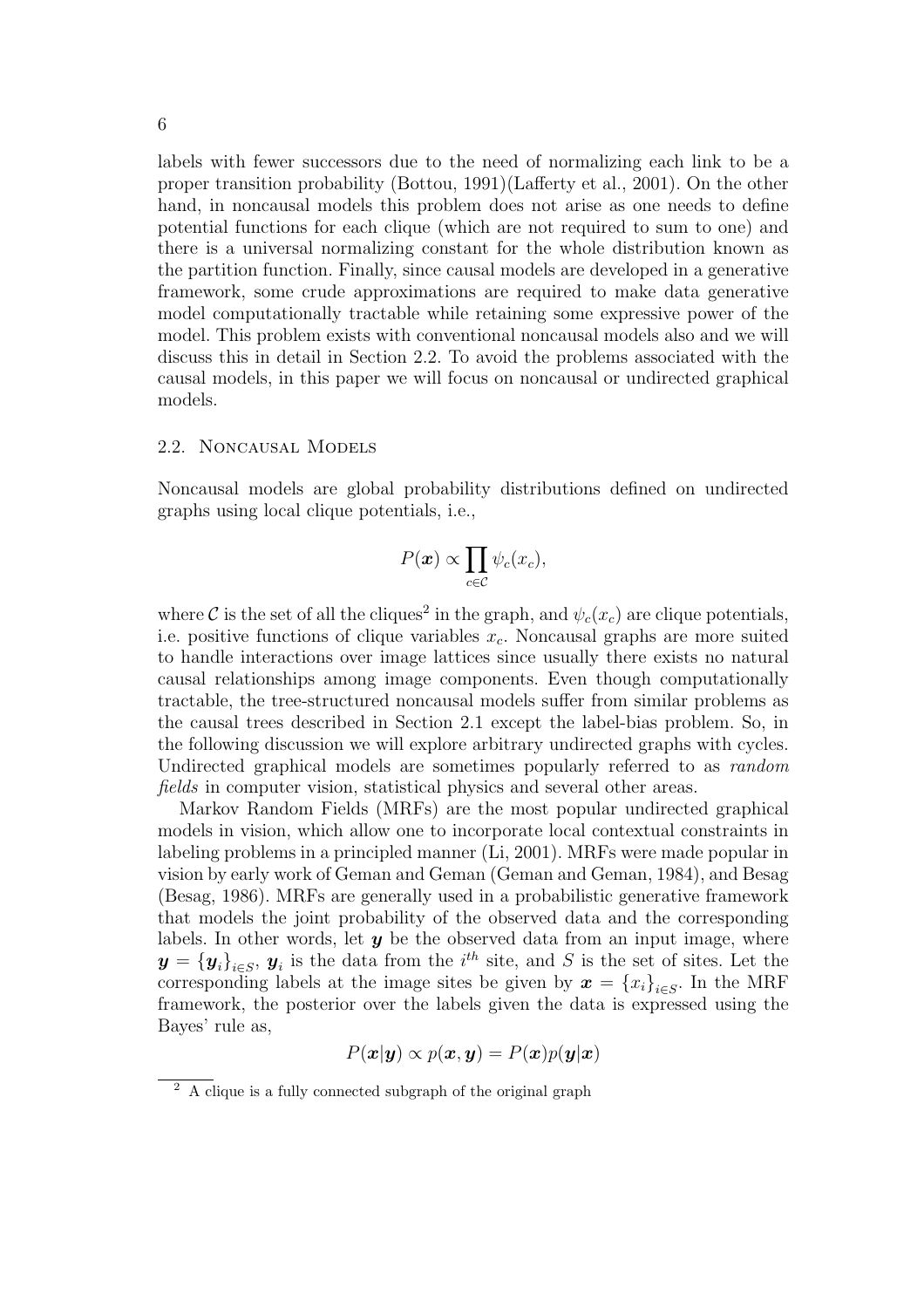where the prior over labels,  $P(x)$  is modeled as a MRF. For computational tractability, the observation or likelihood model,  $p(\mathbf{y}|\mathbf{x})$  is assumed to have a tractability, the observation or intentiood model,  $p(\mathbf{y}|\mathbf{x})$  is assumed to have a factorized form, i.e.  $p(\mathbf{y}|\mathbf{x}) = \prod_{i \in S} p(\mathbf{y}_i|x_i)$  (Besag, 1986)(Li, 2001)(Feng et al.,  $2002$ )(Xiao et al., 2002). However, as noted by several researchers (Bouman and Shapiro, 1994)(Pieczynski and Tebbache, 2000)(Wilson and Li, 2003)(Kumar and Hebert, 2003c), this assumption is too restrictive for several natural image analysis applications. For example, consider a class that contains manmade structures (e.g. buildings). The data belonging to such a class is highly dependent on its neighbors. This is because, in man-made structures, the lines or edges at spatially adjoining sites follow some underlying organization rules rather than being random (See Figure  $1(b)$ ). This is also true for a large number of texture classes that are made of structured patterns and other object detection applications where geometric (and possibly appearance) relationships between different parts of the object are crucial for its detection in cluttered scenes (Weber et al., 2000)(Fergus et al., 2003)(Felzenszwalb and Huttenlocher, 2000).

Some efforts have been made in the past to model the dependencies in the observed image data. In (Kittler and Pairman, 1985), a technique was presented that assumes the noise in the data at neighboring sites to be correlated, which is modeled using an auto-normal model. However, the authors do not specify a field over the labels, and classify a site by maximizing the local posterior over labels given the data and the neighborhood labels. In the context of hierarchical texture segmentation, Won and Derin (Won and Derin, 1992) model the local joint distribution of the data contained in the neighborhood of a site assuming all the neighbors from the same class. They further approximate the overall likelihood to be factored over the local joint distributions. Wilson and Li (Wilson and Li, 2003) assume the difference between observations from the neighboring sites to be conditionally independent given the label field. In the context of multiscale random field, Cheng and Bouman (Cheng and Bouman, 2001) make a more general assumption. They assume the difference between the data at a given site and the linear combination of the data from that site's parents to be conditionally independent given the label at the current scale.

All the above techniques make simplifying assumptions to get some sort of factored approximation of the likelihood for tractability. This precludes capturing stronger relationships in the observations in the form of arbitrarily complex features that might be desired to discriminate between different classes. A novel pairwise MRF model is suggested in (Pieczynski and Tebbache, 2000) to avoid the problem of explicit modeling of the likelihood,  $p(y|x)$ . They model the joint  $p(x, y)$  as a MRF in which the label field  $P(x)$  is not necessarily a MRF. But this shifts the problem to the modeling of pairs  $(x, y)$ . The authors model the pair by assuming the observations to be the true underlying binary field corrupted by correlated noise. However, for most of the real-world applications, this assumption is too simplistic. In our previous work (Kumar and Hebert, 2003c), we modeled the data dependencies using a pseudolikelihood approximation of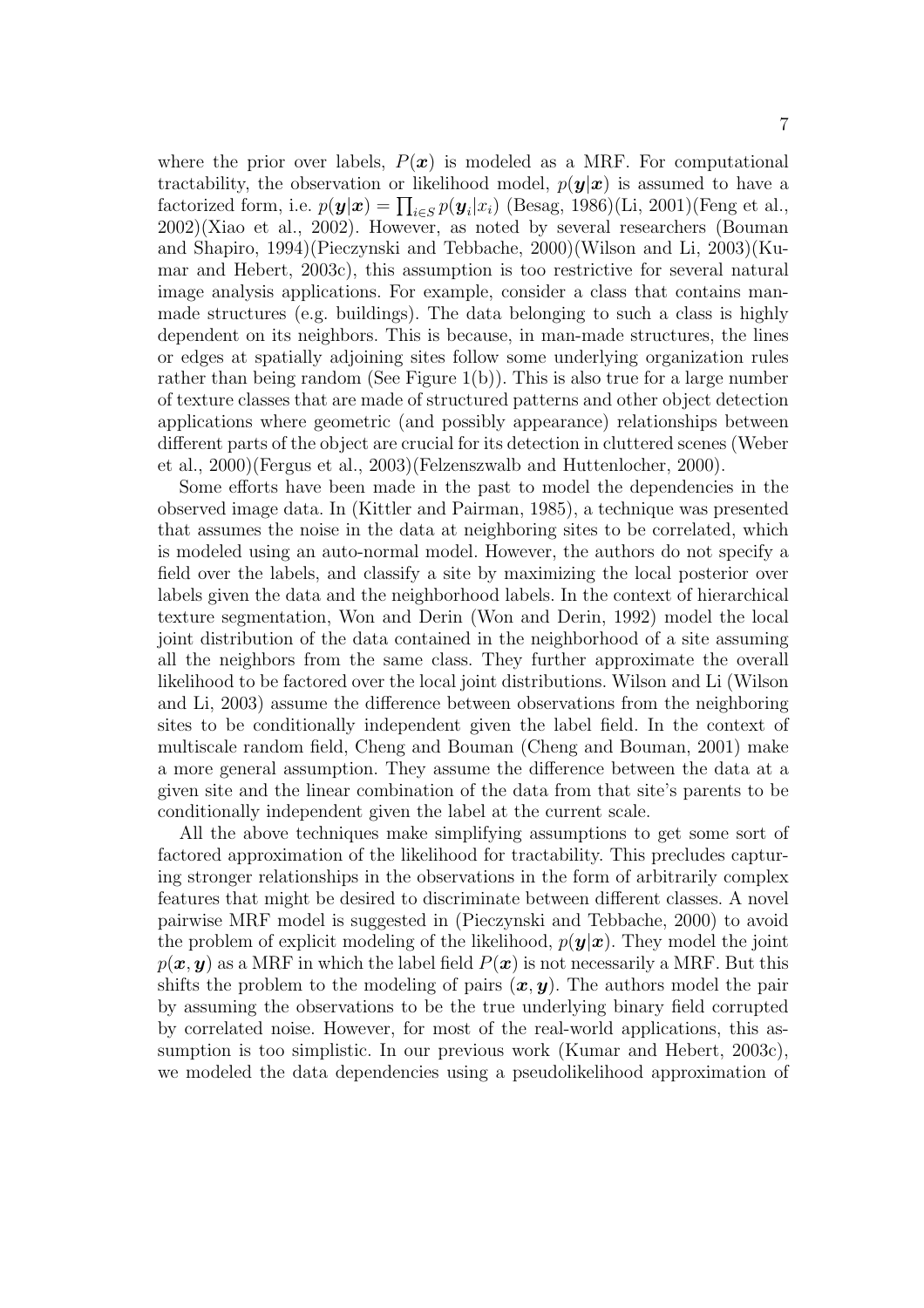a conditional MRF for computational tractability. In this paper, we explore alternative ways of modeling data dependencies which allow elimination of these approximations in a principled manner.

Another thing to note is that the interaction among labels in MRFs is modeled by the term  $P(x)$ , which is seen as a prior in the Bayesian view. The main drawback of this view is that the label interactions do not depend on the observed data y. This prohibits one from modeling data-dependent interactions in labels that are necessary for a variety of tasks. For example, while implementing local smoothness of labels in image segmentation, it may be desirable to use observed data to modulate the smoothness according to the image intensity gradients (Boykov and Jolly, 2001)(Blake et al., 2004). Further, in parts based object detection, to model interactions among object parts, we need observed data to enforce geometric (and possibly photometric) constraints. This is also the case for modeling higher level interactions between objects or regions in an image. In this paper, we present models which allow interactions among labels based on unrestricted use of observations as necessary. This step is crucial to develop models that can incorporate interactions of different types within the same framework.

In related work, taking the non-probabilistic view of energy-based graphical model, Boykov and Jolly (Boykov and Jolly, 2001) have proposed an energy form that uses observed data to model pairwise interaction between labels. In this work, the smoothness parameter of the Ising model was modulated by a Gaussian over the intensity difference between a pair of pixels. Using such contrast-sensitive interactions, they have shown interesting results in the area of interactive image segmentation. However, their approach has two main drawbacks. Firstly, there is no direct probabilistic interpretation of their energy. As the authors themselves state, the choice of modulating the smoothing parameter by using image observations is rather 'ad-hoc'. Being non-probabilistic, parameter learning is hard in these models. The authors tune the smoothing and the modulation parameters by hand. Secondly, the non-probabilistic energybased view eliminates the possibility of computing labels that are optimal for minimizing sitewise errors (i.e., sitewise zero-one loss function). This is due to the fact that there is no concept of marginals in energy-based view, which are required for minimizing the sitewise errors.

Recently, Blake et al. (Blake et al., 2004) have given a probabilistic interpretation of the contrast-sensitive image segmentation formulation suggested by Boykov and Jolly (Boykov and Jolly, 2001). They have proposed to learn the observation model parameters along with the modulation parameters using pseudo-likelihood. This alleviates one of the main problems with the original nonprobabilistic formulation of (Boykov and Jolly, 2001). However, the parameters of the foreground and background models are learned separately. This forces one to use 'post-hoc' averaging schemes to estimate the modulation and the interaction parameters. Another limitation of this approach is that the interactions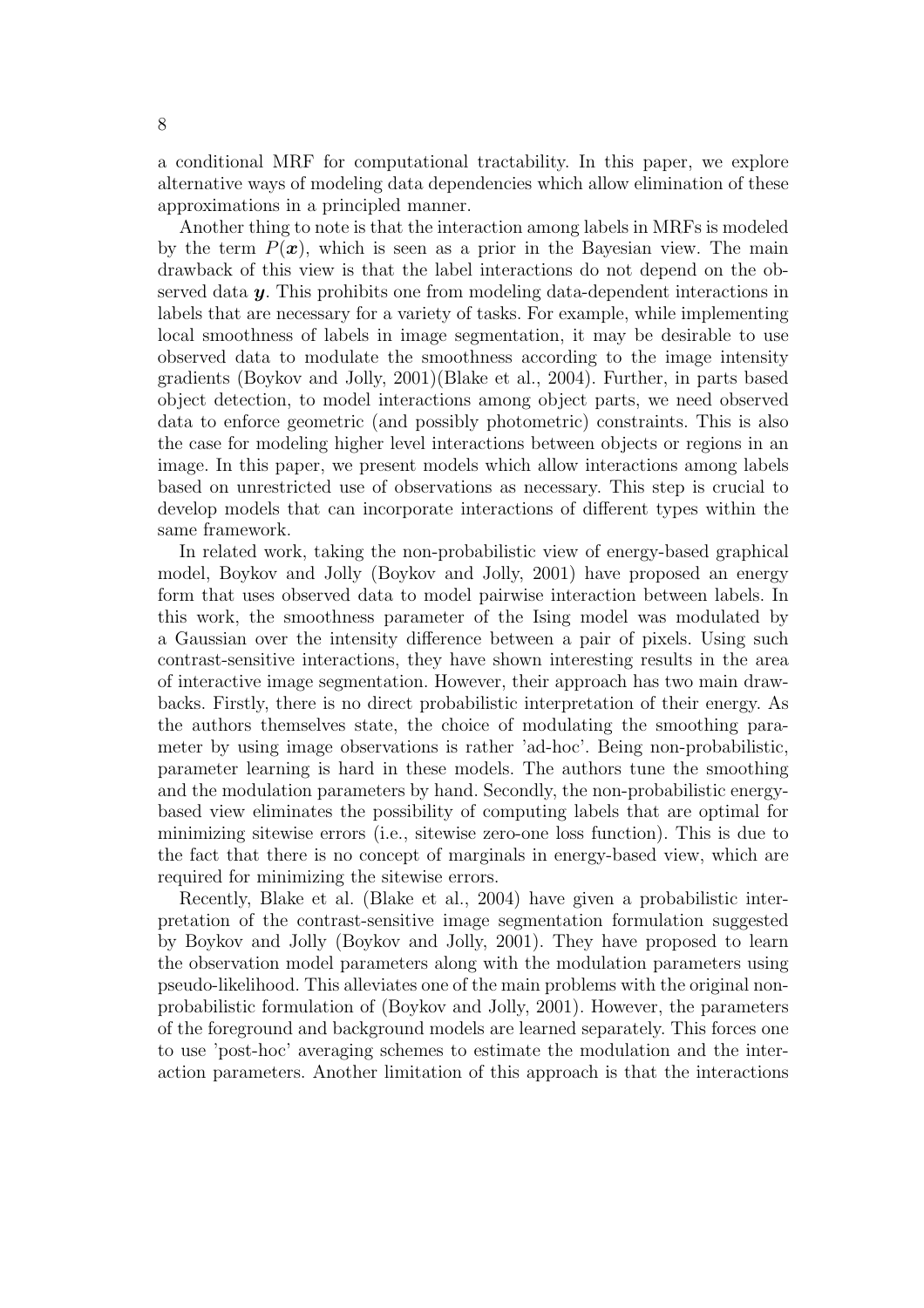among observed data are restricted to site pairs. On the contrary, the model presented in this paper allows arbitrary interactions among data from multiple sites, potentially from the whole image, without any added computational complexity.

In MRF formulations of binary classification problems, the label interaction field  $P(x)$  is commonly assumed to be a homogeneous and isotropic Ising model (or Potts model for multiclass labeling problems) with only pairwise nonzero potentials. If the data likelihood  $p(\mathbf{y}|\mathbf{x})$  is approximated by assuming that the observed data is conditionally independent given the labels, the posterior distribution<sup>3</sup> over labels can be written as,

$$
P(\boldsymbol{x}|\boldsymbol{y}) = \frac{1}{Z_m} \exp\left(\sum_{i \in S} \log p(\boldsymbol{s}_i(\boldsymbol{y_i})|x_i) + \sum_{i \in S} \sum_{j \in \mathcal{N}_i} \beta_m x_i x_j\right),\tag{1}
$$

where  $\beta_m$  is the interaction parameter of the MRF, and  $s_i(y_i)$  is a *single-site* feature vector, which uses data only from a single site  $i$ , i.e.,  $\mathbf{y}_i$ . Note that even though only the label prior,  $P(x)$  was assumed to be a MRF, the assumption of conditional independence of data implies that the posterior given in (1) is also a MRF. This allows one to reap the benefits of readily available tools of inference over a MRF. If the conditional independence assumption is not used, the posterior will usually not be a MRF making the inference difficult.

Now, if we turn our attention again toward the original aim of this work, we are interested in classification of image sites. For classification purposes, we want to estimate the posterior over labels given the observations, i.e.,  $P(x|y)$ . In a generative framework, one expends efforts to model the joint distribution  $p(x, y)$ , which involves implicit modeling of the observations. In a discriminative framework, one models the distribution  $P(x|y)$  directly. This saves one from making simplistic assumptions about the data. This view forms the core theme of the model we present in this paper as discussed in the following sections.

As noted in (Feng et al., 2002), a potential advantage of using the discriminative approach is that the true underlying generative model may be quite complex even though the class posterior is simple. This means that the generative approach may spend a lot of resources on modeling the generative models which are not particularly relevant to the task of inferring the class labels. Moreover, learning the class density models may become even harder when the training data is limited (Rubinstein and Hastie, 1997). A more complete comparison between the discriminative and the generative models for the linear family of classifiers has been presented in (Rubinstein and Hastie, 1997)(Ng and Jordan, 2002).

<sup>3</sup> With a slight abuse of notation, we will use the term 'MRF model' to indicate this posterior in the rest of the paper.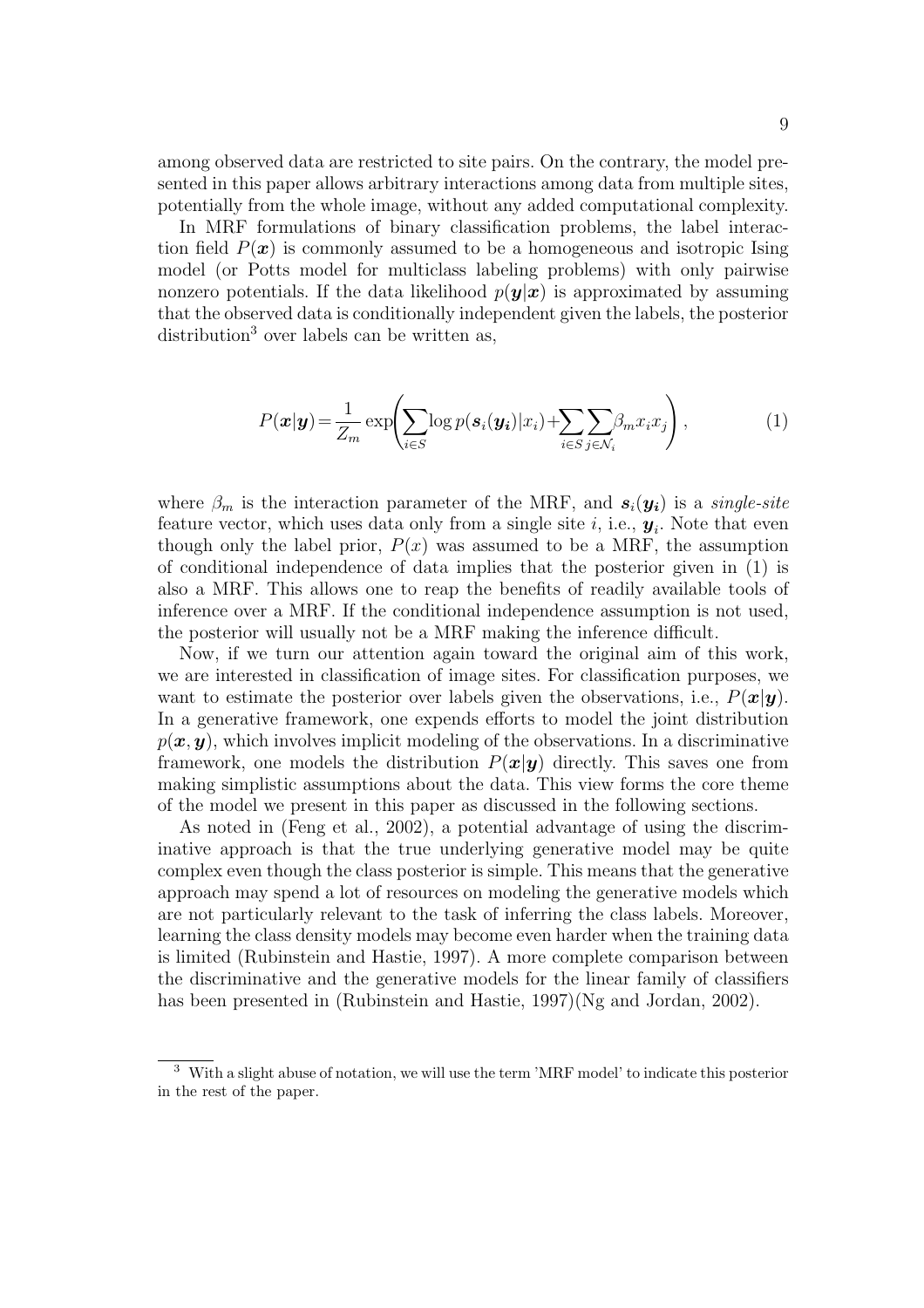# 3. Discriminative Random Field (DRF)

In this paper, we present a noncausal model called Discriminative Random Field <sup>4</sup> based on the concept of Conditional Random Field (CRF) proposed by Lafferty et al. (Lafferty et al., 2001) in the context of segmentation and labeling of 1-D text sequences. The CRFs directly model the posterior distribution  $P(x|y)$  as a Gibbs field. This approach allows one to capture arbitrary dependencies among the observations without resorting to any model approximations. CRFs have been shown to outperform the traditional Hidden Markov Model based labeling of text sequences (Lafferty et al., 2001). Our model further enhances the 1-D CRFs by proposing the use of local discriminative models to capture the class associations at individual sites as well as the interactions on the neighboring sites on 2-D regular as well as irregular lattices. The proposed DRF model permits interactions in both the observed data and the labels in a principled manner.

We first restate in our notations the definition of CRFs as given by Lafferty et al. (Lafferty et al., 2001). Let the observed data from an input image be given by  $y = \{y_i\}_{i \in S}$  where  $y_i$  is the data from  $i^{th}$  site and  $y_i \in \Re^c$ . The corresponding labels at the image sites are given by  $\boldsymbol{x} = {x_i}_{i \in S}$ . In this work we will be concerned with binary classification, i.e.  $x_i \in \{-1, 1\}$ . The random variables x and  $y$  are jointly distributed, but in a discriminative framework, a conditional model  $P(x|y)$  is constructed from the observations and labels, and the marginal  $p(\mathbf{y})$  is not modeled explicitly.

**CRF** Definition: Let  $G = (S, E)$  be a graph such that x is indexed by the vertices of G. Then  $(x, y)$  is said to be a conditional random field if, when conditioned on  $y$ , the random variables  $x_i$  obey the Markov property with respect to the graph:  $P(x_i|\bm{y},\bm{x}_{S-\{i\}}) = P(x_i|\bm{y},\bm{x}_{\mathcal{N}_i})$ , where  $S-\{i\}$  is the set of all nodes in the graph except the node i,  $\mathcal{N}_i$  is the set of neighbors of the node i in G, and  $x_{\Omega}$  represents the set of labels at the nodes in set  $\Omega$ .

Thus, a CRF is a random field globally conditioned on the observations y. The condition of positivity requiring  $P(x|y) > 0 \forall x$  has been assumed implicitly. Now, using the Hammersley-Clifford theorem (Hammersley and Clifford, ) and assuming only up to pairwise clique potentials to be nonzero, the joint distribution over the labels  $x$  given the observations  $y$  can be written as,

$$
P(\boldsymbol{x}|\boldsymbol{y}) = \frac{1}{Z} \exp\left(\sum_{i \in S} A_i(x_i, \boldsymbol{y}) + \sum_{i \in S} \sum_{j \in \mathcal{N}_i} I_{ij}(x_i, x_j, \boldsymbol{y})\right)
$$
(2)

where  $Z$  is a normalizing constant known as the partition function, and  $-A_i$  and  $-I_{ij}$  are the unary and pairwise potentials respectively. With a slight abuse of

<sup>4</sup> An earlier version of this work appeared in International Conference on Computer Vision (ICCV 03)(Kumar and Hebert, 2003b).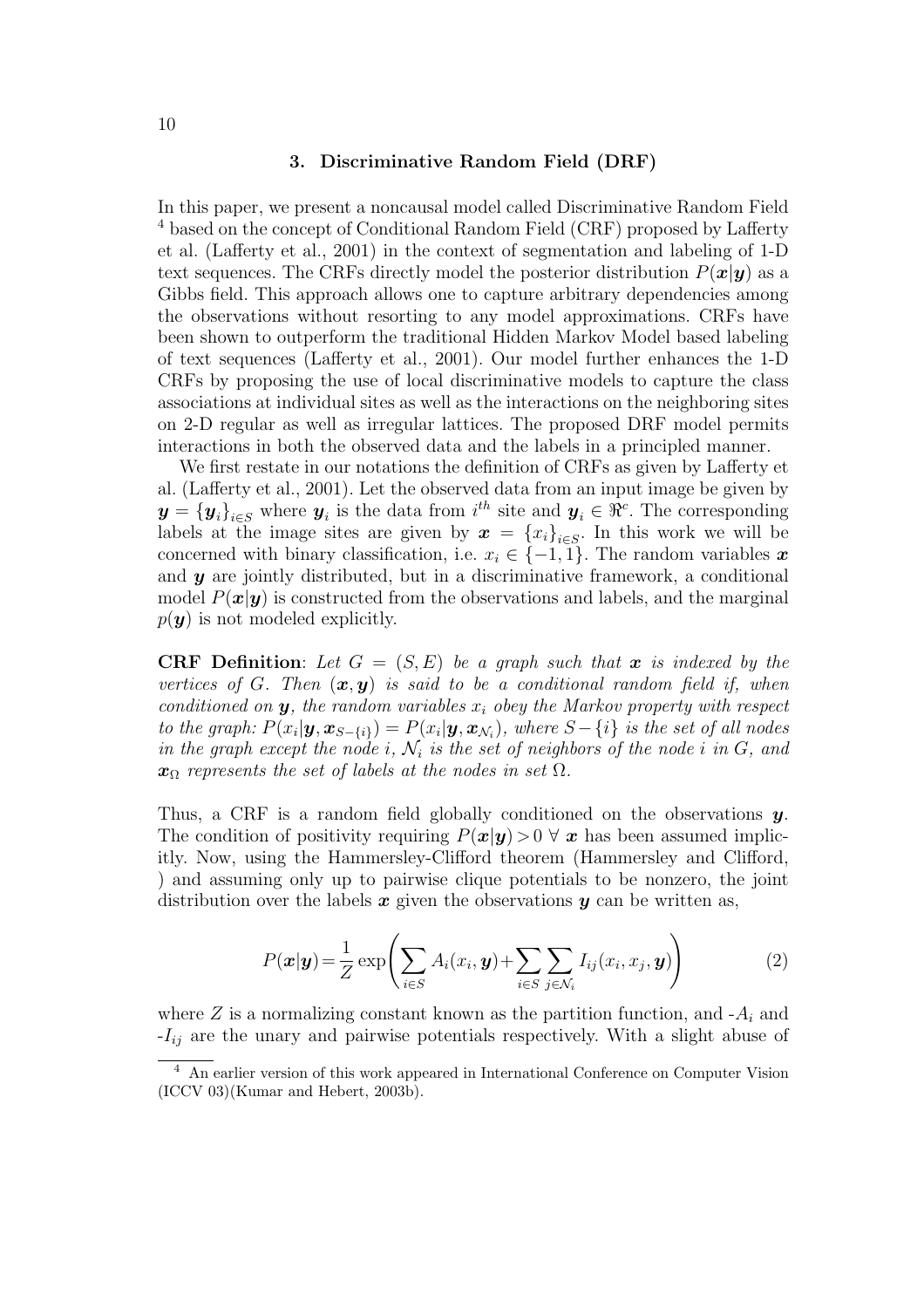notations, in the rest of the paper we will call  $A_i$  the *association potential* and  $I_{ij}$  the *interaction potential*.

There are two main differences between the conditional model given in (2) and the original MRF framework given in (1). First, in the conditional fields, association potential at any site is a function of all the observations  $\boldsymbol{y}$  while in MRFs (with the assumption of conditional independence of the data), the association potential is a function of data only at that site,  $y_i$ . Second, the interaction potential for each pair of nodes in MRFs is a function of only labels, while in the conditional models it is a function of labels as well as all the observations  $y$ . As will be shown later, these differences play crucial roles in modeling arbitrary interactions in natural images in a principled manner.

The DRF model we present in this paper is a specific type of CRF defined in (2), and thus inherits all its advantages over the traditional MRF as described above. In the DRF model, we extend the specific 1-D sequential CRF form proposed in (Lafferty et al., 2001). There are two main extensions: First, the unary and pairwise potentials in DRFs are designed using arbitrary local discriminative classifiers. This allows one to use domain-specific discriminative classifiers for structured data rather than restricting the potentials to a specific form. Taking a similar view, several researchers have recently demonstrated good results using different classifiers such as probit (Qi et al., 2005), boosting (Torralba et al., 2005) and even neural network (He et al., 2004). This view is consistent with one of the key motivations behind this work in which we wanted to develop models that allow one to leverage the power of discriminative classifiers in problems where data has interactions rather than being independent.

Second, instead of being 1-D sequential models, the DRFs are defined over 2-D image lattices which generally induce graphs with loops. This makes the problem of parameter learning and inference significantly harder. To the best of our knowledge, ours is the first work that introduced CRF-based models in computer vision for image analysis. Recently, a number of researchers have demonstrated the utility of such models in various computer vision applications (Murphy et al.,  $2003$ )(He et al.,  $2004$ )(Quattoni et al.,  $2004$ )(Weinman et al., 2004)(Szummer and Qi, 2004)(Torralba et al., 2005)(Qi et al., 2005)(Wang and Ji, 2005). The discriminative fields make it possible to tie different computer vision applications in a single framework in a seamless fashion. In the rest of this paper we assume the random field given in (2) to be homogeneous and isotropic, i.e. the functional forms of  $A_i$  and  $I_{ij}$  are independent of the locations  $i$  and  $j$ . Henceforth we will leave the subscripts and simply use the notations  $A$ and I. Note that the assumption of isotropy can be easily relaxed at the cost of a few additional parameters.

# 3.1. ASSOCIATION POTENTIAL

In the DRF framework, the association potential,  $A(x_i, y)$ , can be seen as a measure of how likely a site i will take label  $x_i$  given image  $y$ , ignoring the effects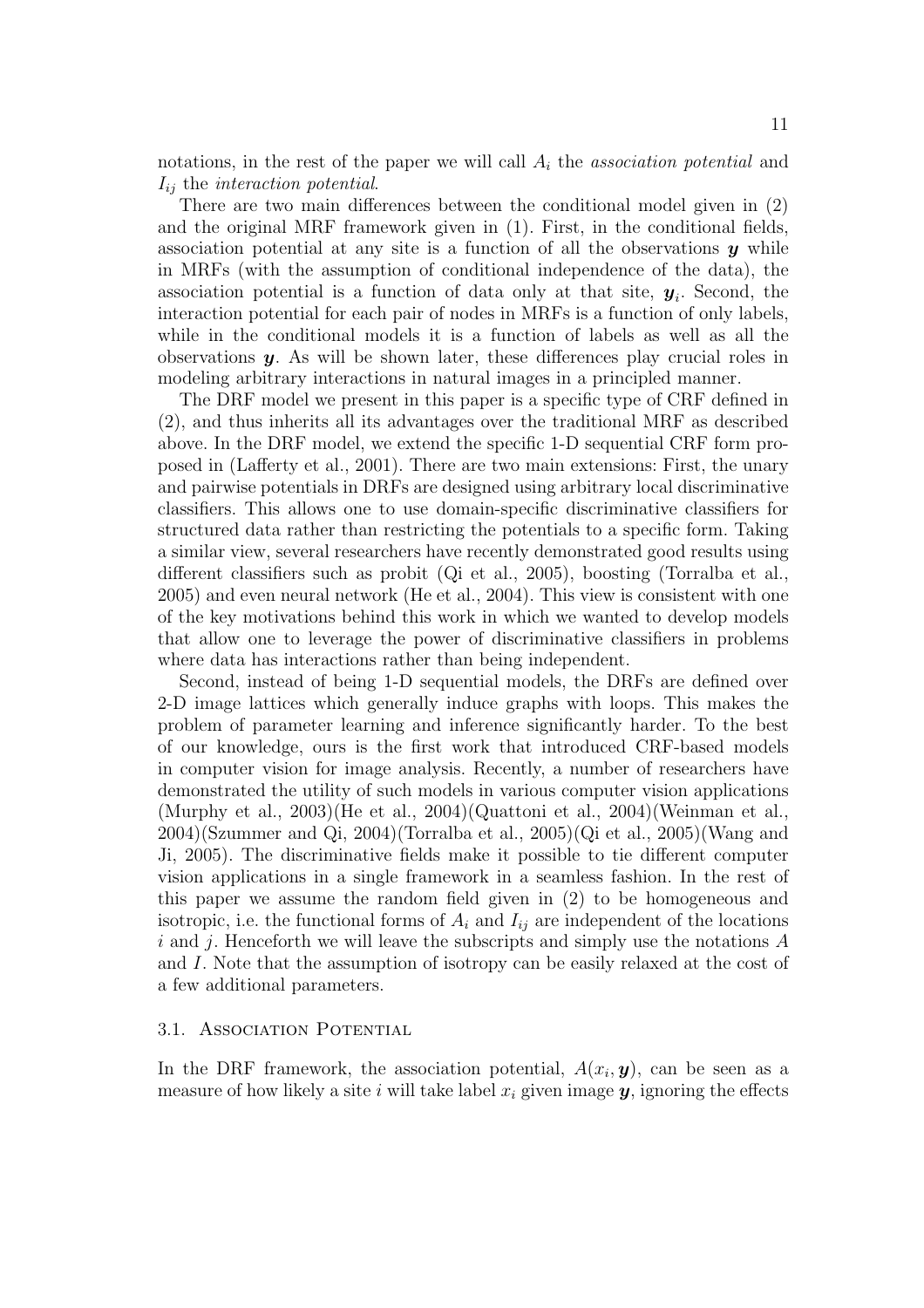of other sites in the image. Suppose,  $f(.)$  is a function that maps an arbitrary patch in an image to a feature vector such that  $f: \mathcal{Y}_p \to \mathbb{R}^l$ . Here  $\mathcal{Y}_p$  is the set of all possible patches in all possible images. Let  $\omega_i(\mathbf{y})$  be an arbitrary patch in the neighborhood of site  $i$  in image  $y$  from which we want to extract a feature vector  $f(\omega_i(y))$ . Note that the neighborhood used for the patch  $\omega_i(y)$  need not be the same as the label neighborhood  $\mathcal{N}_i$ . Indeed,  $\omega_i(\boldsymbol{y})$  can potentially be the whole image itself. For clarity, with slight abuse of notation, we will denote the feature vector  $\bm{f}(\omega_i(\bm{y}))$  at each site i by  $\bm{f}_i(\bm{y})$ . The subscript i indicates the difference just in the feature vectors at different sites, not in the functional form of  $f(.)$ . Then,  $A(x_i, y)$  is modeled using a local discriminative model that outputs the association of the site i with class  $x_i$  as,

$$
A(x_i, \mathbf{y}) = \log P'(x_i | \mathbf{f}_i(\mathbf{y})), \tag{3}
$$

where  $P'(x_i|\boldsymbol{f}_i(\boldsymbol{y}))$  is the local class conditional at site *i*. This form allows one to use an arbitrary domain-specific probabilistic discriminative classifier for a given task. This can be seen as a parallel to the traditional MRF models where one can use arbitrary local generative classifier to model the unary potential. One possible choice of  $P'$ . can be Generalized Linear Models (GLM), which are used extensively in statistics to model the class posteriors given the observations (McCullagh and Nelder, 1987). In this work we used the logistic function<sup>5</sup> as a link in the GLM. Thus, the local class conditional can be written as,

$$
P'(x_i=1|\boldsymbol{f}_i(\boldsymbol{y})) = \frac{1}{1+e^{-(w_0+\boldsymbol{w}_1^T\boldsymbol{f}_i(\boldsymbol{y}))}} = \sigma(w_0+\boldsymbol{w}_1^T\boldsymbol{f}_i(\boldsymbol{y})),
$$
\n(4)

where  $\mathbf{w} = \{w_0, \mathbf{w}_1\}$  are the model parameters. This form of  $P'(.)$  will yield a linear decision boundary in the feature space spanned by vectors  $f_i(y)$ . To extend the logistic model to induce a nonlinear decision boundary, a transformed feature vector at each site i is defined as  $\bm{h}_i(\bm{y}) = [1, \phi_1(\bm{f}_i(\bm{y})), \dots, \phi_R(\bm{f}_i(\bm{y}))]^T$ where  $\phi_k(.)$  are arbitrary nonlinear functions. These functions can be seen as kernel mapping of the original feature vector into a high dimensional space. The first element of the transformed vector is kept as 1 to accommodate the bias parameter  $w_0$ . Further, since  $x_i \in \{-1,1\}$ , the probability in (4) can be compactly expressed as,

$$
P'(x_i|\mathbf{y}) = \sigma(x_i\mathbf{w}^T \mathbf{h}_i(\mathbf{y})).
$$
\n(5)

Finally, for this choice of  $P'$ ., the association potential can be written as,

$$
A(x_i, \mathbf{y}) = \log(\sigma(x_i \mathbf{w}^T \mathbf{h}_i(\mathbf{y})))
$$
\n(6)

This transformation ensures that the DRF is equivalent to a logistic classifier if the interaction potential in (2) is set to zero. Note that the use of logistic function

 $5$  One can use other choices of link such as *probit* link.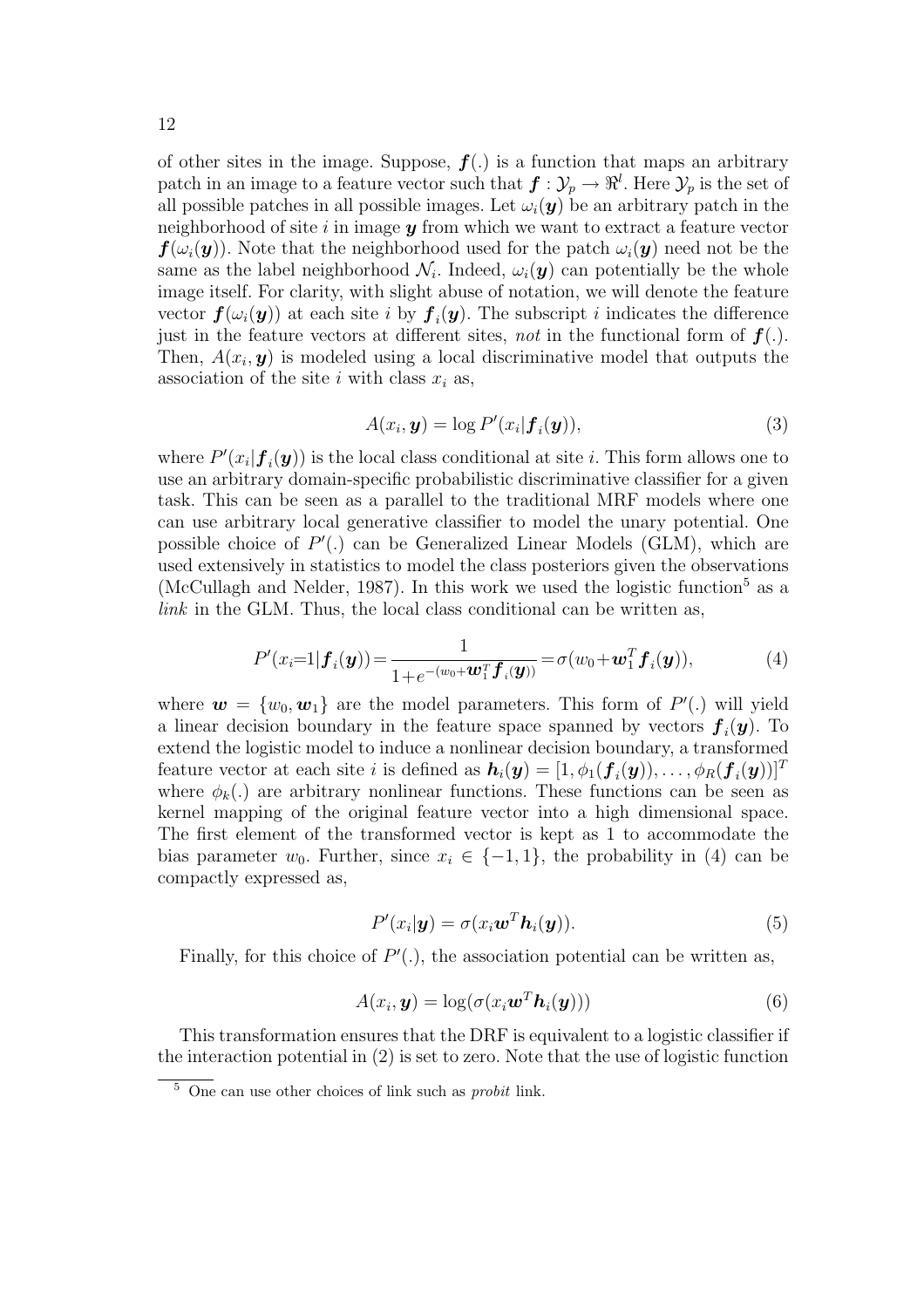to model the discriminative classifier yields  $A(.)$  that is linear in features. This is similar to the original form of the 1-D sequential CRFs of (Lafferty et al., 2001) with the difference that we use kernels to define this potential. Parallel to our work, researchers have proposed the use of kernels in CRF-type of models (Taskar et al., 2003)(Lafferty et al., 2004). Moreover, while designing graph potentials, recently other researchers have explored the use of different classifiers such as probit classifier (Qi et al., 2005)(Szummer and Qi, 2004) which will not yield a linear form of  $A_i(.)$ . Similarly, in Boosted Random Fields (BRFs) proposed by Torralba et at. (Torralba et al., 2005), the authors design unary potential using boosting. They show good results on the application of contextual object detection using BRFs.

Note that in (6), the transformed feature vector at each site i i.e.,  $\mathbf{h}_i(\mathbf{y})$  is a function of the whole set of observations  $y$ . This allows one to pool arbitrarily complex dependencies in the observed data for the purpose of classification. On the contrary, the assumption of conditional independence of the data in the traditional MRF framework allows one to use the data only from a particular site, i.e.,  $\mathbf{y}_i$  to get the log-likelihood, which acts as the association potential as shown in  $(1)$ .

In related work, a neural network based discriminative classifier was used by Feng et al. (Feng et al., 2002) to model the observations in a generative tree-structured belief network model. Since the model required generative data likelihood, the discriminative output of the neural network was used to approximate the actual likelihood of the data in an ad-hoc fashion. On the contrary, in the DRF model, the discriminative class posterior is an integral part of the full conditional model in (2), and all the models parameters are learned simultaneously.

# 3.2. Interaction Potential

In the DRF framework, the interaction potential can be seen as a measure of how the labels at neighboring sites i and j should interact given the observed image  $y$ . To model the interaction potential, I, we first analyze the form commonly used in the MRF framework. For the isotropic, homogeneous Ising model, the interaction potential is given as  $I = \beta x_i x_j$ , which penalizes every dissimilar pair of labels by the cost  $\beta$  (Ising, 1925). This form of interaction favors piecewise constant smoothing of the labels without considering the discontinuities in the observed data explicitly. Geman and Geman (Geman and Geman, 1984) have proposed a line-process model which allows discontinuities in the labels through piecewise continuous smoothing. Other discontinuity models have also been proposed for adaptive smoothing (Li, 2001), but all of them require the labels to be either continuous or ordered. On the contrary, in the classification task there is no natural ordering in the labels. Also, these discontinuity adaptive models do not use the observed data to model the discontinuities.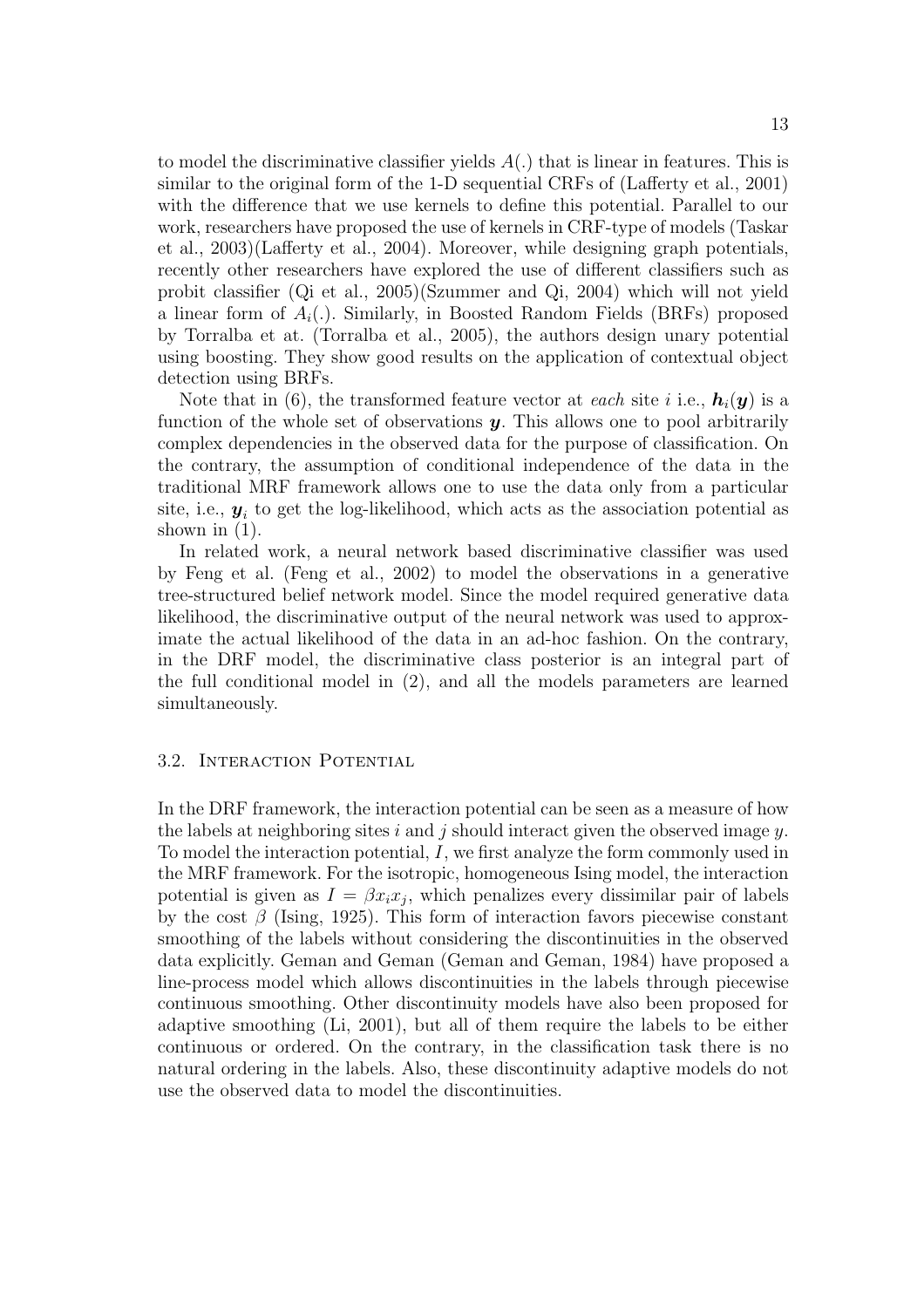In contrast, in the DRF formulation, the interaction potential is a function of all the observations  $y$ . We propose to model I in DRFs using a data-dependent term along with the constant smoothing term of the Ising model. In addition to modeling arbitrary pairwise relational information between sites, the datadependent smoothing can compensate for the errors in modeling the association potential. To model the data-dependent term, the aim is to have similar labels at a pair of sites for which the observed data supports such a hypothesis. In other words, we are interested in learning a pairwise discriminative model.

Suppose,  $\psi(.)$  is a function that maps an arbitrary patch in an image to a feature vector such that  $\psi: \mathcal{Y}_p \to \mathbb{R}^{\gamma}$ . Let  $\Omega_i(\mathbf{y})$  be an arbitrary patch in the neighborhood of site  $i$  in image  $y$  from which we want to extract a feature vector  $\psi(\Omega_i(\mathbf{y}))$ . Note that the neighborhood used for the patch  $\Omega_i(\mathbf{y})$  need not be the same as the label neighborhood  $\mathcal{N}_i$ . For clarity, with slight abuse of notation, we will denote the feature vector  $\bm{\psi}(\Omega_i(\bm{y}))$  at each site i by  $\bm{\psi}_i(\bm{y})$ . Similarly, we define a feature vector  $\psi_j(y)$  for site j. Again, to emphasize, the subscripts i and  $j$  indicate the difference just in the feature vectors at different sites, not in the functional form of  $\psi(.)$ . Given the features at two different sites, we want to learn a pairwise discriminative model  $P''(x_i = x_j | \psi_i(\mathbf{y}), \psi_j(\mathbf{y}))$ . Note that by choosing the function  $\mathbf{\psi}_i$  to be different from  $\mathbf{f}_i$ , used in (4), information different from  $f_i$  can be used to model the relations between pairs of sites.

Let  $t_{ij}$  be an auxiliary variable defined as

$$
t_{ij} = x_i x_j,
$$

and let  $\mu(\psi_i(y), \psi_j(y))$  be a new feature vector such that  $\mu : \Re^\gamma \times \Re^\gamma \to \Re^q$ . Denoting this feature vector as  $\mu_{ij}(y)$  for simplification, we model the pairwise discriminatory term similar to the one defined in (5) as,

$$
P''(t_{ij}|\boldsymbol{\psi}_i(\boldsymbol{y}),\boldsymbol{\psi}_j(\boldsymbol{y})) = \sigma(t_{ij}\boldsymbol{v}^T\boldsymbol{\mu}_{ij}(\boldsymbol{y})),
$$
\n(7)

where v are the model parameters. Note that the first component of  $\mu_{ij}(y)$  is fixed to be 1 to accommodate the bias parameter. Now, the interaction potential in DRFs is modeled as a convex combination of two terms, i.e.

$$
I(x_i, x_j, \mathbf{y}) = \beta \left( K x_i x_j + (1 - K)(2\sigma(t_{ij} \mathbf{v}^T \boldsymbol{\mu}_{ij}(\mathbf{y})) - 1) \right)
$$
(8)

where  $0 \leq K \leq 1$ . The first term is a data-independent smoothing term, similar to the Ising model. The second term is a  $[-1, 1]$  mapping of the pairwise logistic function defined in (7). This mapping ensures that both terms have the same range. Ideally, the data-dependent term will act as a discontinuity adaptive model that will moderate smoothing when the data from two sites is 'different'. The parameter  $K$  gives flexibility to the model by allowing the learning algorithm to adjust the relative contributions of these two terms according to the training data. Finally,  $\beta$  is the interaction coefficient that controls the degree of smoothing. Large values of  $\beta$  encourage smoother solutions. Note that even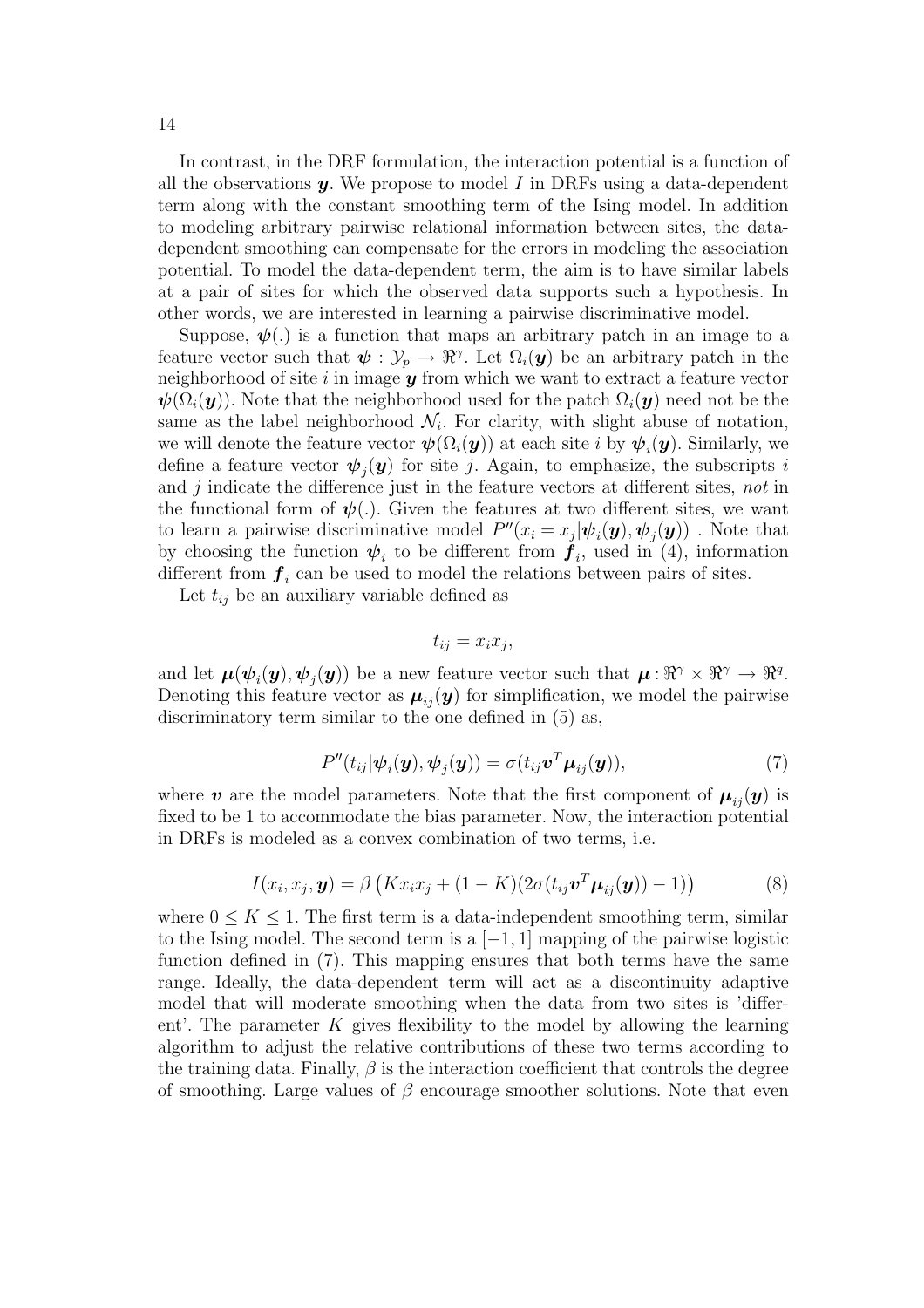though the model seems to have some resemblance to the line process suggested in (Geman and Geman, 1984),  $K$  in (8) is a global weighting parameter unlike the line process where a discrete parameter is introduced for each pair of sites to facilitate discontinuities in smoothing. Anisotropy can be easily included in the DRF model by parameterizing the interaction potentials of different directional pairwise cliques with different sets of parameters  $\{\beta, K, \nu\}.$ 

To summarize the roles of the two potentials in DRFs, the association potential acts as a complex nonlinear classifier for individual sites, while the interaction potential can be seen as a data-dependent discriminative label interaction.

#### 3.3. PARAMETER ESTIMATION

Let  $\theta$  be the set of parameters of the DRF model where  $\theta = {\bf{w}}, {\bf{v}}, \beta, K$ . The form of the DRF model resembles the posterior for the MRF framework given in (1). However, in the MRF framework, the parameters of the class generative models,  $p(\boldsymbol{s}(\boldsymbol{y}_i)|x_i)$  and the parameters of the prior random field on labels,  $P(\boldsymbol{x})$ are generally assumed to be independent and are learned separately (Li, 2001). In contrast, we make no such assumption and learn all the parameters of the DRF model simultaneously. Nevertheless, the similarity of the forms allows for most of the techniques used for learning the MRF parameters to be utilized for learning the DRF parameters with a few modifications.

We take the standard maximum-likelihood approach to learn the DRF parameters which, similar to the conventional MRF learning, involves the evaluation of the partition function  $Z$ . The evaluation of  $Z$  is, in general, a NP-hard problem. One could use either sampling techniques or resort to some approximations e.g. mean-field or pseudolikelihood to estimate the parameters (Li, 2001). As a preliminary choice, we used the pseudolikelihood formulation due to its simplicity. According to this,

$$
\widehat{\theta}^{ML} \approx \underset{\theta}{\arg \max} \prod_{m=1}^{M} \prod_{i \in S} P(x_i^m | \mathbf{x}_{\mathcal{N}_i}^m, \mathbf{y}^m, \theta)
$$
\n
$$
\text{Subject to } 0 \le K \le 1
$$
\n(9)

where  $m$  indexes over the training images and  $M$  is the total number of training images, and

$$
P(x_i|\mathbf{x}_{\mathcal{N}_i}, \mathbf{y}, \theta) = \frac{1}{z_i} \exp\{A(x_i, \mathbf{y}) + \sum_{j \in \mathcal{N}_i} I(x_i, x_j, \mathbf{y})\},
$$

$$
z_i = \sum_{x_i \in \{-1, 1\}} \exp\left(A(x_i, \mathbf{y}) + \sum_{j \in \mathcal{N}_i} I(x_i, x_j, \mathbf{y})\right)
$$

The pseudolikelihood given in (9) can be maximized by using line search methods for constrained maximization with bounds (Gill et al., 1981). Since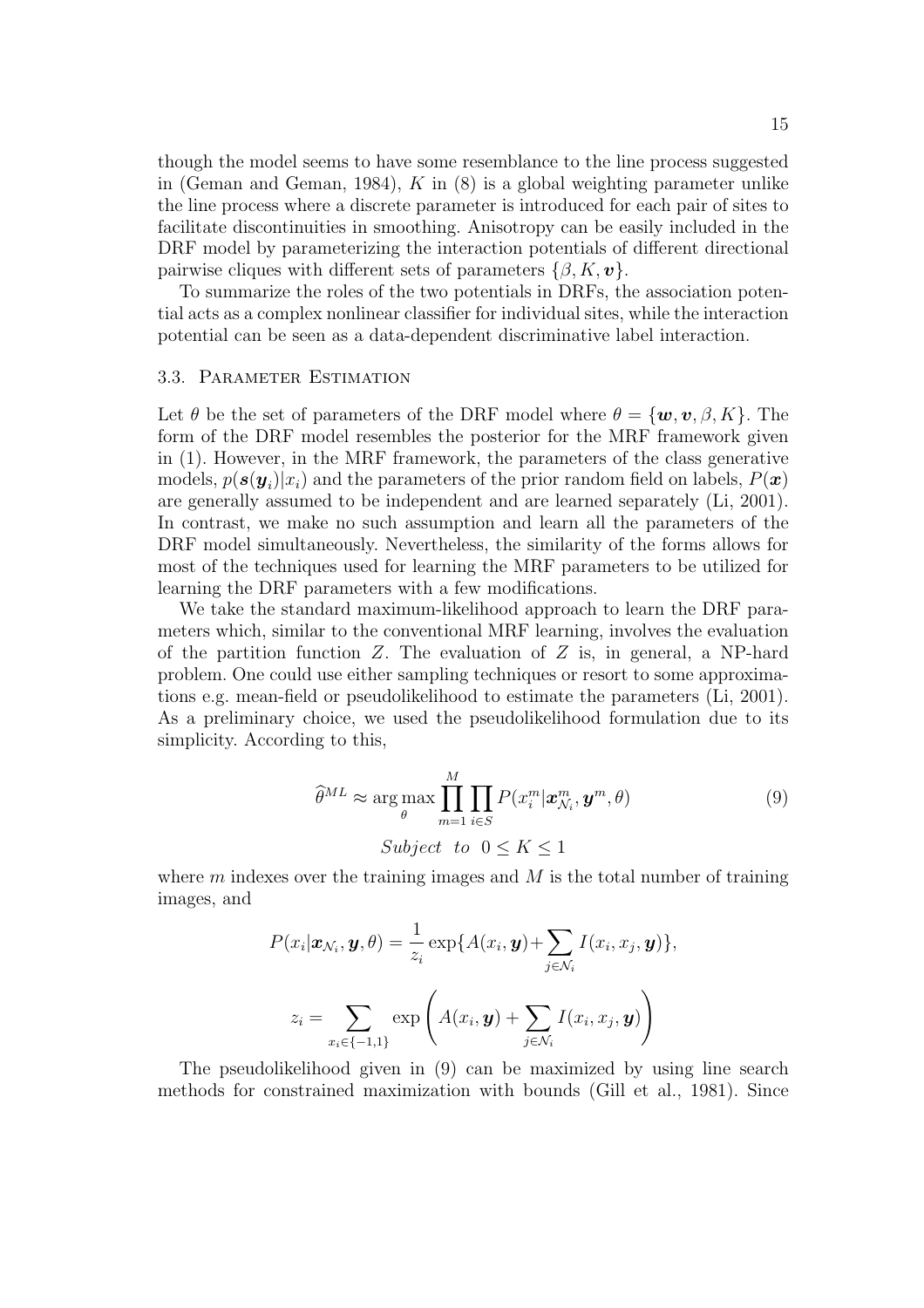the pseudolikelihood in (9) is not a convex function of the parameters, good initialization of the parameters is important to avoid bad local maxima. To initialize the parameters  $w$  in  $A(x_i, y)$ , we first learn these parameters using standard maximum likelihood logistic regression assuming all the labels  $x_i^m$  to be independent given the data  $y^m$  for each image m (Minka, 2001). Using (5), the log-likelihood can be expressed as,

$$
L(\boldsymbol{w}) = \sum_{m=1}^{M} \sum_{i \in S} \log(\sigma(x_i^m \boldsymbol{w}^T \boldsymbol{h}_i(\boldsymbol{y}^m)))
$$
(10)

The Hessian of the log-likelihood is given as,

$$
\nabla_{\boldsymbol{w}}^2 L(\boldsymbol{w}) = -\sum_{m=1}^M \sum_{i \in S} \left\{ \sigma(\boldsymbol{w}^T \boldsymbol{h}_i(\boldsymbol{y}^{\boldsymbol{m}})) (1 - \sigma(\boldsymbol{w}^T \boldsymbol{h}_i(\boldsymbol{y}^{\boldsymbol{m}}))) \right\} \boldsymbol{h}_i(\boldsymbol{y}^{\boldsymbol{m}}) \boldsymbol{h}_i^T(\boldsymbol{y}^{\boldsymbol{m}})
$$

Note that the Hessian does not depend on how the data is labeled and is nonpositive definite. Hence the log-likelihood in (10) is convex (convex downward or concave), and any local maximum is the global maximum. Newton's method was used for maximization which has been shown to be much faster than other techniques for correlated features (Minka, 2001). The initial estimates of the parameters  $\boldsymbol{v}$  in data-dependent term in  $I(x_i, x_j, \boldsymbol{y})$  were also obtained similarly.

#### 3.4. Inference

Given a new test image  $y$ , our aim is to find the optimal label configuration  $x$ over the image sites where optimality is defined with respect to a cost function. Maximum A Posteriori (MAP) solution is a widely used estimate that is optimal with respect to the zero-one cost function defined as  $C(\mathbf{x}, \mathbf{x}^*) = 1 - \delta(\mathbf{x} - \mathbf{x}^*)$ , where  $x^*$  is the true label configuration, and  $\delta(x - x^*)$  is 1 if  $x = x^*$ , and 0 otherwise. For binary classifications, MAP estimate can be computed exactly for an undirected graph using the max-flow/min-cut type of algorithms if the probability distribution meets certain conditions (Greig et al., 1989)(Kolmogorov and Zabih, 2002). For the DRF model, exact MAP solution can be computed if  $K \geq 0.5$  and  $\beta \geq 0$ . However, in the context of MRFs, the MAP solution has been shown to perform poorly for the Ising model when the interaction parameter,  $\beta$  takes large values (Greig et al., 1989)(Fox and Nicholls, 2000). Our results in Section 3.5.3 corroborate this observation for the DRFs too.

An alternative to the MAP solution is the Maximum Posterior Marginal An alternative to the MAP solution is the Maximum Posterior Marginal (MPM) solution for which the cost function is defined as  $C(\mathbf{x}, \mathbf{x}^*) = \sum_{i \in S} (1 \delta(x_i - x_i^*)$ , where  $x_i^*$  is the true label at the  $i^{th}$  site. The MPM computation requires marginalization over a large number of variables which is generally NPhard. One can use either sampling procedures (Fox and Nicholls, 2000) or use Belief Propagation to obtain an estimate of the MPM solution. On the other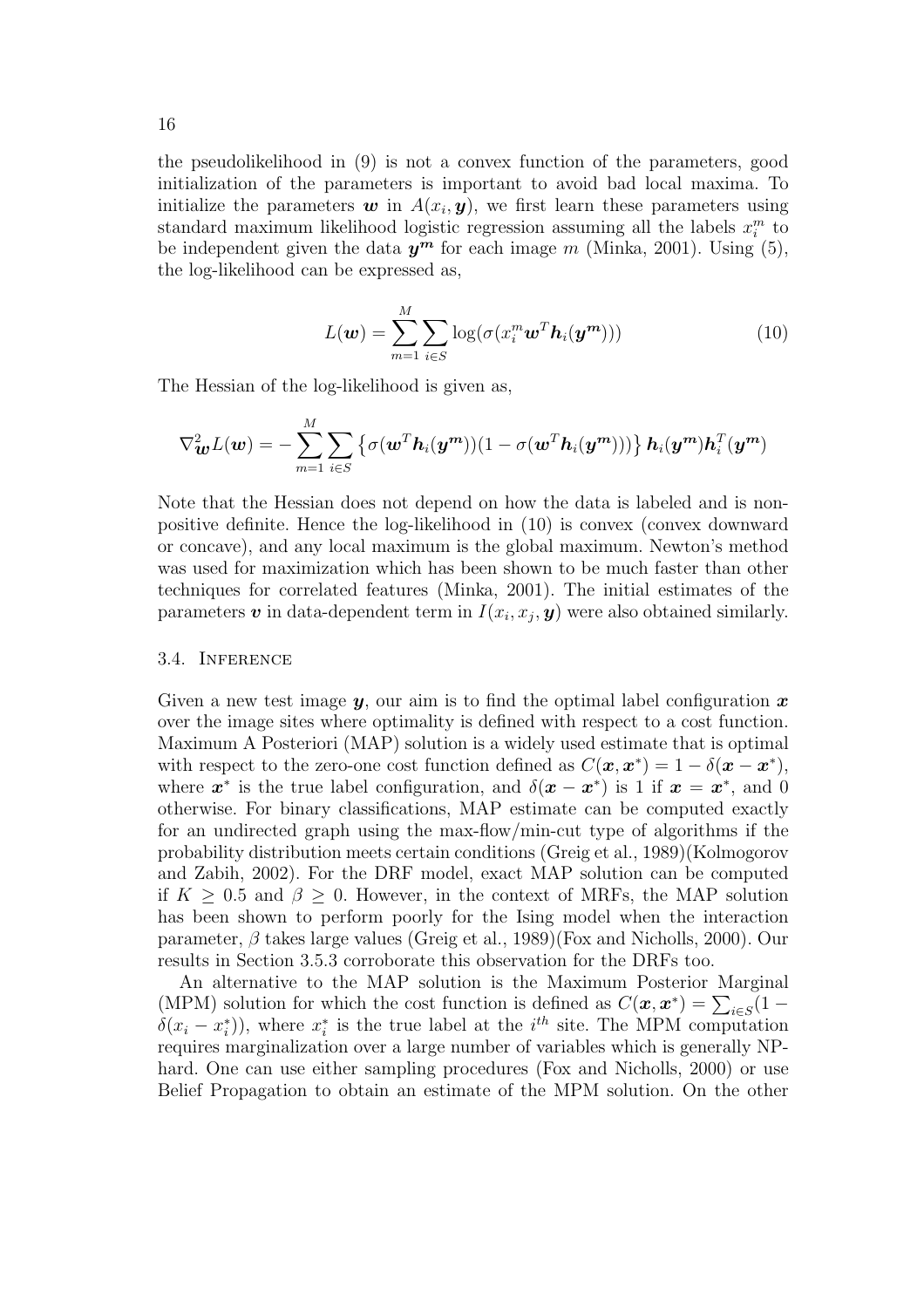hand, one can obtain local MAP estimates using the algorithm Iterated Conditional Modes (ICM), proposed by Besag (Besag, 1986) which is equivalent to zero-temperature simulated annealing. Given an initial label configuration, ICM maximizes the local conditional probabilities iteratively, i.e.

$$
x_i \leftarrow \argmax_{x_i} P(x_i | \mathbf{x}_{\mathcal{N}_i}, \mathbf{y})
$$

ICM yields local maximum of the posterior and has been shown to give reasonably good results even when exact MAP performs poorly for large values of  $\beta$ (Greig et al., 1989)(Fox and Nicholls, 2000). In the first set of experiments, we primarily used ICM to get local MAP estimates of the labels and also compared the ICM results with the MAP results (Section 3.5.3). In our ICM implementation, the image sites were divided into coding sets to speed up the sequential updating procedure (Besag, 1986). A coding sets is a set of image pixels such that each pixel in this set is a non-neighbor of any other pixel in the set. This type of update provides a useful compromise between the synchronous and the asynchronous schemes (Besag, 1986).

#### 3.5. Man-made Structure Detection Task

The proposed DRF model was applied to the task of detecting man-made structures in natural scenes. Automatic detection of man-made structures in groundlevel images is useful for scene understanding, robotic navigation, surveillance, image indexing and retrieval etc. This section focuses on the detection of manmade structures, which can be characterized primarily by the presence of linear structures. A detailed account of the main issues related to this application and comparison with other approaches is given in (Kumar and Hebert, 2003c).

The training and the test set contained 108 and 129 images respectively, each of size  $256 \times 384$  pixels, from the Corel image database. Each image was divided in nonoverlapping  $16 \times 16$  pixels blocks, and we call each such block an image site. The ground truth was generated by hand-labeling every site in each image as a structured or nonstructured block. The whole training set contained 36, 269 blocks from the nonstructured class, and 3, 004 blocks from the structured class. The detailed explanation of the features used for the structure detection application is given in our previous work (Kumar and Hebert, 2003c). Here we briefly describe the features to set the notations.

For each image we compute two different types of feature vectors at each site. Using the same notations as introduced in Section 3, first a single-site feature vector at the site i,  $s_i(y_i)$  is computed using the histogram from the data  $y_i$  at that site (i.e.,  $16 \times 16$  block) such that  $s_i : y_i \to \mathbb{R}^d$ . Obviously, this vector does not take into account influence of the data in the neighborhood of that site. Next, a multiscale feature vector at the site  $i, f_i(y)$  is computed which explicitly takes into account the dependencies in the data contained in the neighboring sites. It should be noted that the neighborhood for the data interaction need not be the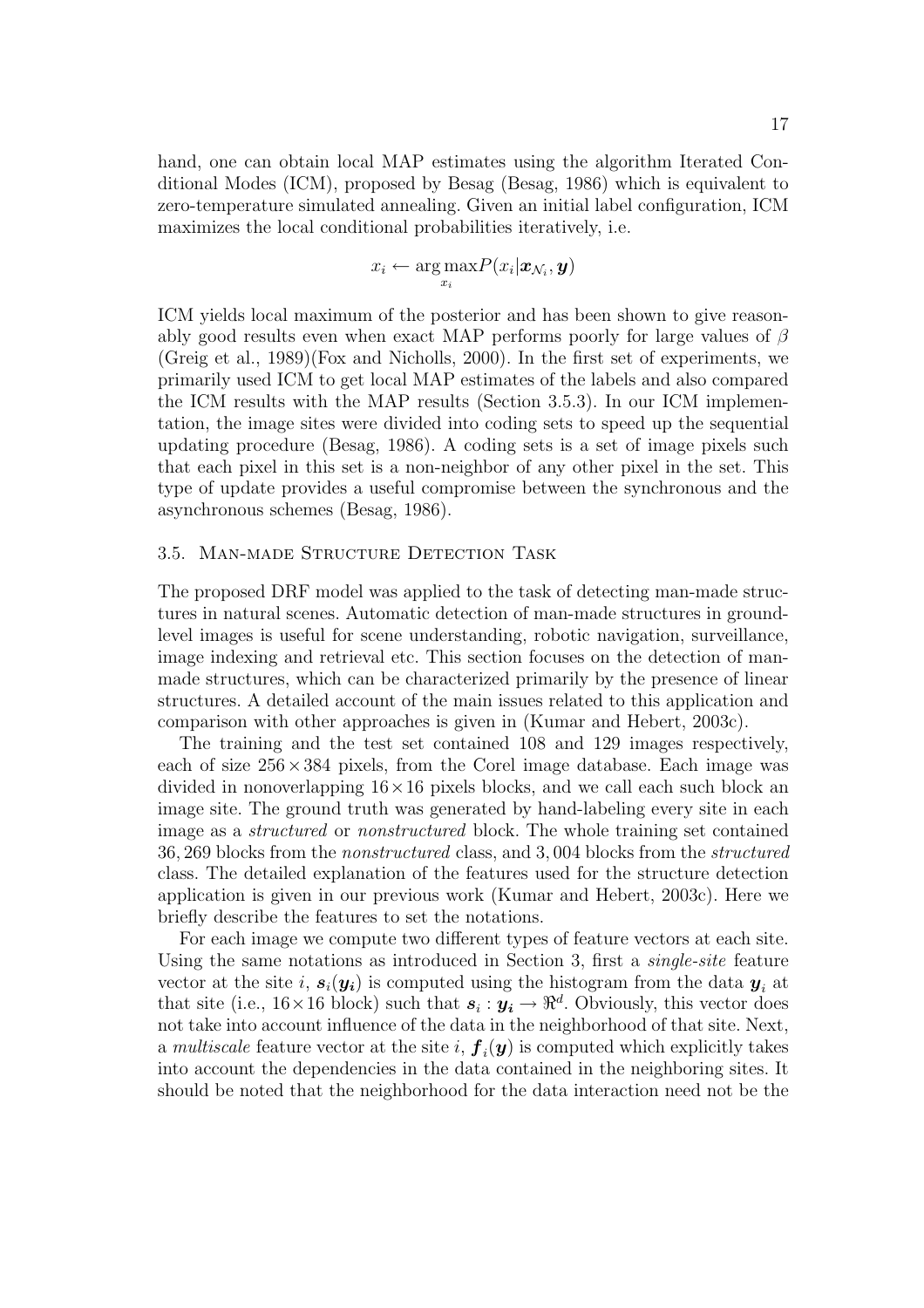same as for the label interaction. In the following section we describe the details of feature extraction at each image site.

#### 3.5.1. Feature Set Description

In this section, first we describe multiscale feature vector that captures the general statistical properties of the man-made structures by combining observed data at multiple adjoining sites. For each site in the image, we compute the features at different scales, which capture intrascale as well as interscale dependencies. The multiscale feature vector at site *i* is then given as:  $\boldsymbol{f}_i = \left[ \{ f_i^{\lambda} \}_{\lambda=1}^{\Lambda}, \right]$  $\{f_i^\rho\}$ incres. The intuitiscale feature vector at site *t* is the  $\ell_i^{\rho}$  is  $\lambda^{th}$  intrascale feature and  $f_i^{\rho}$  $i^{\rho}$  is  $\rho^{th}$  interscale feature.

#### A. Intrascale Features

As mentioned earlier, here we focus on those man-made structures which are primarily characterized by straight lines and edges. To capture these characteristics, at first, the input image is convolved with the derivative of Gaussian filters to yield the gradient magnitude and orientation at each pixel. Then, for an image site i, the gradients contained in a window  $W_c$  at scale  $c$  ( $c=1,\ldots,C$ ) are combined to yield a histogram over gradient orientations. However, instead of incrementing the counts in the histogram, we weight each count by the gradient magnitude at that pixel as in (Barrett and Petersen, 2001). It should be noted that the weighted histogram is made using the raw gradient information at *every* pixel in  $W_c$  without any thresholding. Let  $E_\delta$  be the magnitude of the histogram at the  $\delta^{th}$  bin, and  $\Delta$  be the total number of bins in the histogram. To alleviate the problem of hard binning of the data, we smoothed the histogram using kernel smoothing. The smoothed histogram is given as,

$$
E'_{\delta} = \frac{\sum_{i=1}^{A} K((\delta - i)/h)E_i}{\sum_{i=1}^{A} K((\delta - i)/h)}
$$
(11)

where K is a kernel function with bandwidth h. The kernel K is generally chosen to be a non-negative, symmetric function.

If the window  $W_c$  contains a smooth patch, the gradients will be very small and the mean magnitude of the histogram over all the bins will also be small. On the other hand, if  $W_c$  contains a textured region, the histogram will have approximately uniformly distributed bin magnitudes. Finally, if  $W_c$  contains a few straight lines and/or edges embedded in smooth background, as is the case for the structured class, a few bins will have significant peaks in the histogram in comparison to the other bins. Let  $\nu_0$  be the mean magnitude of the histogram such that  $\nu_0 = \frac{1}{\Delta}$ ∆ e ot<br>N  $\sum_{\delta=1}^{\Delta} E_{\delta}'$ . We aim to capture the average *spikeness*, of the smoothed histogram as an indicator of the *structuredness* of the patch. For this, we propose heaved central-shift moments for which  $p^{th}$  order moment  $\nu_p$  is given as,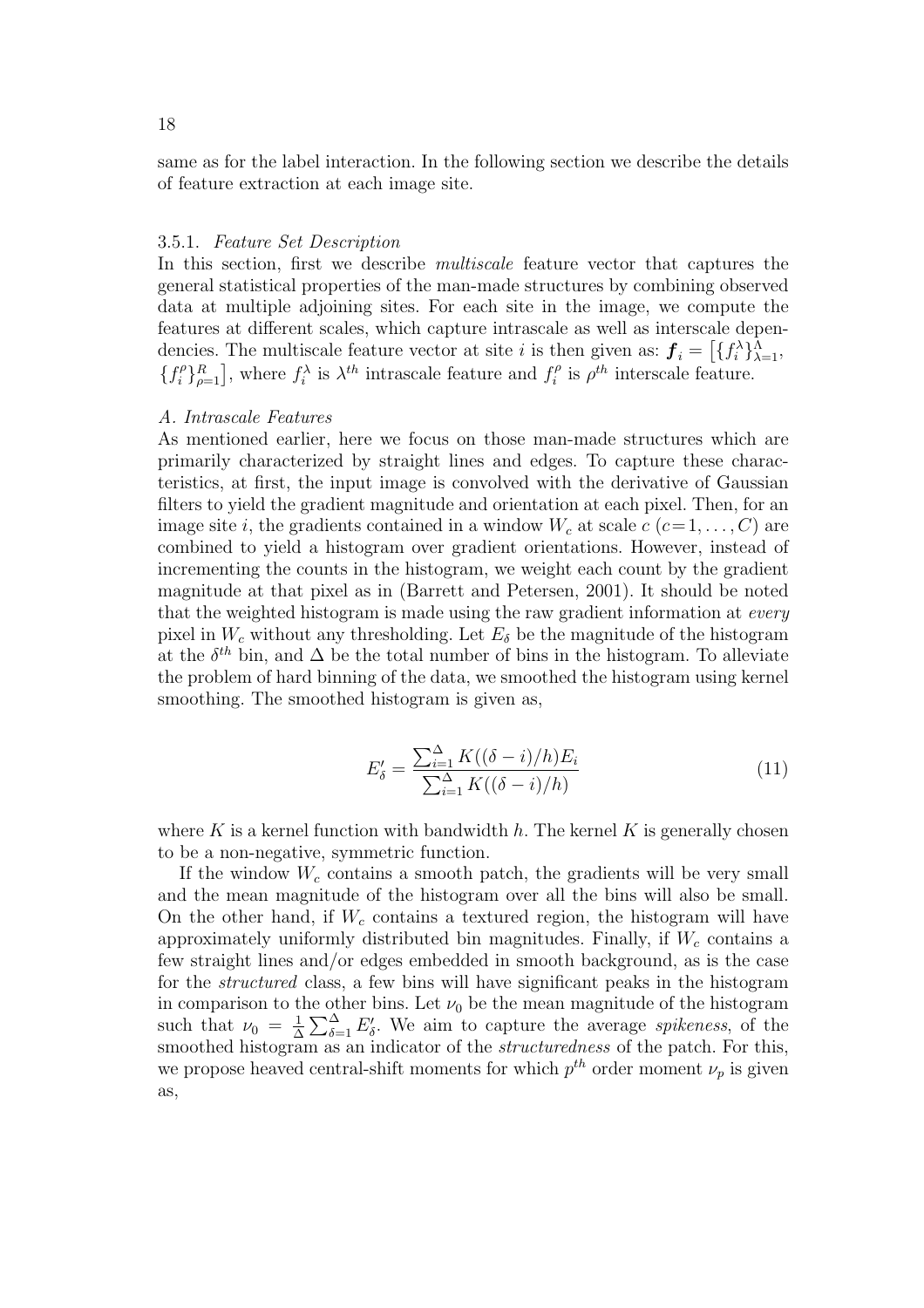$$
\nu_p = \frac{\sum_{\delta=1}^{\Delta} (E_{\delta}' - \nu_0)^{p+1} H(E_{\delta}' - \nu_0)}{\sum_{\delta=1}^{\Delta} (E_{\delta}' - \nu_0) H(E_{\delta}' - \nu_0)}
$$
(12)

where  $H(x)$  is the unit step function such that  $H(x) = 1$  for  $x > 0$ , and 0, otherwise. The moment computation in (12) considers the contribution only from the bins having magnitude above the mean  $\nu_0$ . Further, each bin value above the mean is linearly weighted by its distance from the mean so that the peaks far away from the mean contribute more. The moments  $\nu_0$  and  $\nu_n$  at each scale  $c$  form the gradient magnitude based intrascale features in the multiscale feature vector.

Since the lines and edges belonging to the structured regions generally either exhibit parallelism or combine to yield different junctions, the relation between the peaks of the histograms must contain useful information. The peaks of the histogram are obtained simply by finding the local maxima of the smoothed histogram. Let  $\delta_1$  and  $\delta_2$  be the ordered orientations corresponding to the two highest peaks such that  $E'_{\delta_1} \geq E'_{\delta_2}$ . Then, the orientation based intrascale feature β<sup>c</sup> for each scale c is computed as  $β<sup>c</sup> = |sin(δ<sub>1</sub> - δ<sub>2</sub>)|$ . This measure favors the presence of near right-angle junctions. The sinusoidal nonlinearity was preferred to the Gaussian function because sinusoids have much slower fall-off rate from the mean. The sinusoids have been used earlier in the context of perceptual grouping of prespecified image primitives (Krishnamachari and Chellappa, 1996). We used only the first two peaks in the current work but one can compute more such features using the remaining peaks of the histogram. In addition to the relative locations of the peaks, the absolute location of the first peak from each scale was also used to capture the predominance of the vertical features in the images taken from upright cameras.

#### B. Interscale Features

We used only orientation based features as the interscale features. Let  $\{\delta_1^c, \delta_2^c, \ldots, \delta_n^c\}$  $\delta_P^c$ } be the ordered set of peaks in the histogram at scale c, where the set elements are ordered in the descending order of their corresponding magnitudes. The features between scales i and j,  $\beta_p^{ij}$  were computed by comparing the  $p^{th}$ corresponding peaks of their respective histograms, *i.e.*  $\beta_p^{ij} = |\cos 2(\delta_p^i - \delta_p^j)|$ , where  $i, j = 1, \ldots, C$ . This measure favors either a continuing edge/line or near right-angle junctions at multiple scales.

For the multiscale feature vector, the number of scales, C was chosen to be 3, with the scales changing in regular octaves. The lowest scale was fixed at  $16\times16$ pixels, and the highest scale at  $64\times64$  pixels. For each image block, a Gaussian smoothing kernel was used to smooth the weighted orientation histogram at each scale. The bandwidth of the kernel was chosen to be 0.7 to restrict the smoothing to two neighboring bins on each side. The moment features for orders  $p \geq 1$  were found to be correlated at all the scales. Thus, we chose only two moment features,  $\nu_0$  and  $\nu_2$  at each scale. This yielded twelve intrascale features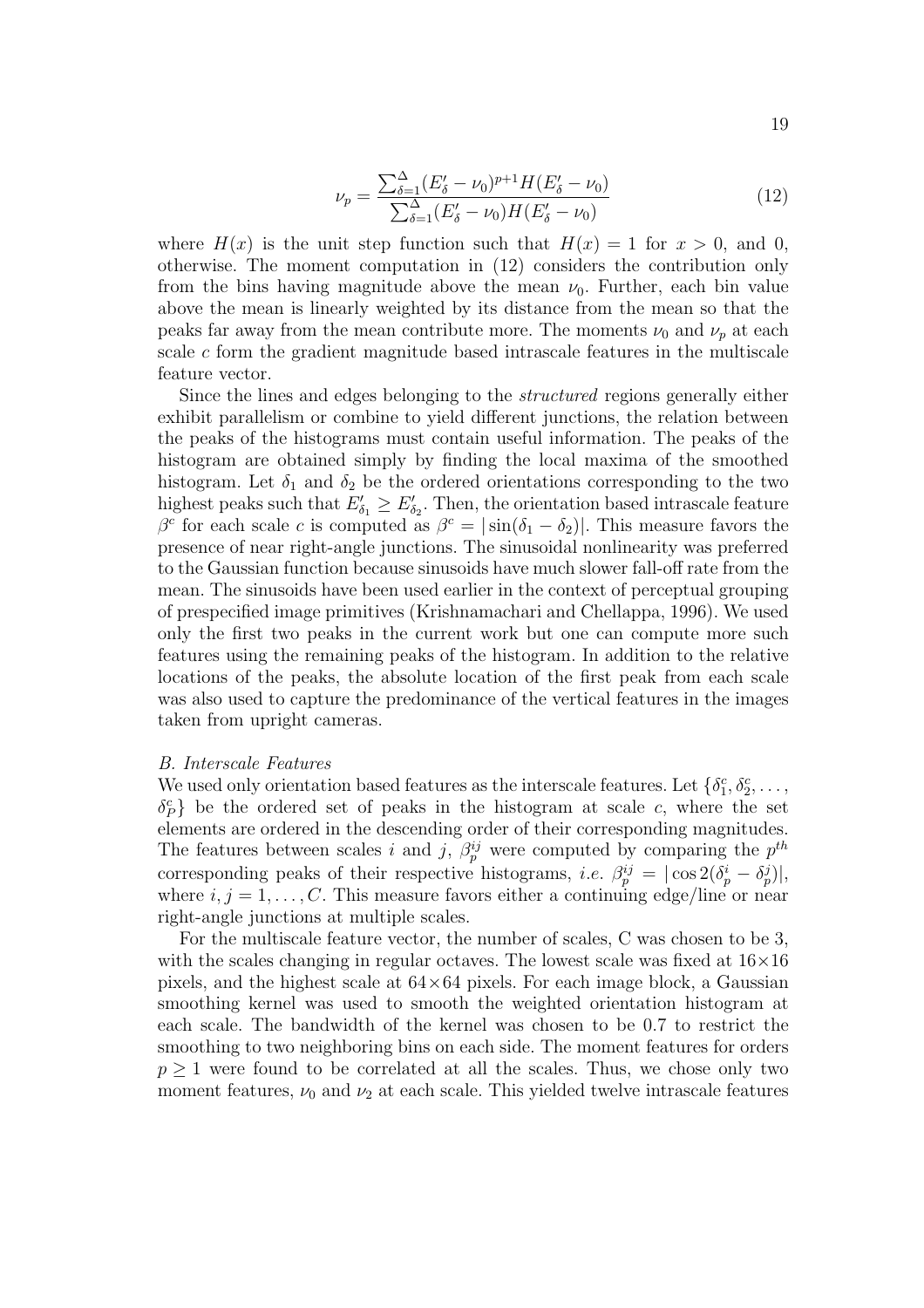from the three scales including one orientation based feature for each scale. For the interscale features, we used only the highest peaks of the histograms at each scale, yielding two features. Hence, for each image block  $i$ , a 14 dimensional multiscale feature vector  $f_i$  was obtained. For the *single-site* feature vector,  $s_i(y_i)$ , no interactions between data at multiple sites were allowed (i.e.  $C = 1$ ). This vector was composed of first three moments and two orientation based intrascale features described above.

#### 3.5.2. Learning

The parameters of the DRF model  $\theta = {\mathbf{w}, v, \beta, K}$  were learned from the training data using the maximum pseudolikelihood method described in Section 3.3. For the association potentials, a transformed feature vector  $h_i(y)$  was computed at each site i. In this work we used the quadratic transforms such that the functions  $\phi_k(\boldsymbol{f}_i(\boldsymbol{y}))$  include all the l components of the feature vector  $\boldsymbol{f}_i(\boldsymbol{y}),$  their squares and all the pairwise products yielding  $l + l(l+1)/2$  features (Figueiredo and Jain, 2001). This is equivalent to the kernel mapping of the data using a polynomial kernel of degree two. Any linear classifier in the transformed feature space will induce a quadratic boundary in the original feature space. Since  $l$  is 14, the quadratic mapping gives a 119 dimensional vector at each site. In this work, the function  $\psi_i$ , defined in Section 3.2 was chosen to be the same as  $\boldsymbol{f}_i$ . The pairwise data vector  $\boldsymbol{\mu}_{ij}(\boldsymbol{y})$  can be obtained either by passing the two vectors  $\psi_i(\mathbf{y})$  and  $\psi_j(\mathbf{y})$  through a distance function, e.g. absolute component wise difference, or by concatenating the two vectors. We used the concatenated vector in the present work which yielded slightly better results. This is possibly due to wide within class variations in the nonstructured class. For the interaction potential, first order neighborhood (i.e. four nearest neighbors) was considered similar to the Ising model.

First, the parameters of the logistic functions,  $w$  and  $v$ , were estimated separately to initialize the pseudolikelihood maximization scheme. Newton's method was used for logistic regression and the initial values for all the parameters were set to 0. Since the logistic log-likelihood given in (10) is convex, initial values are not a concern for the logistic regression. Approximately equal number of data points were used from both classes. For the DRF learning, the interaction parameter  $\beta$  was initialized to 0, i.e. no contextual interaction between the labels. The weighting parameter K was initialized to  $0.5$  giving equal weights to both the data-independent and the data-dependent terms in  $I(x_i, x_j, \mathbf{y})$ . All the parameters  $\theta$  were learned by using gradient descent for constrained maximization. The final values of  $\beta$  and K were found to be 0.77, and 0.83 respectively. The learning took 100 iterations to converge in 627 s on a 1.5 GHz Pentium class machine.

To compare the results from the DRF model with those from the MRF framework, we learned the MRF parameters using the pseudolikelihood formulation. Each class conditional density was modeled as a mixture of Gaussian.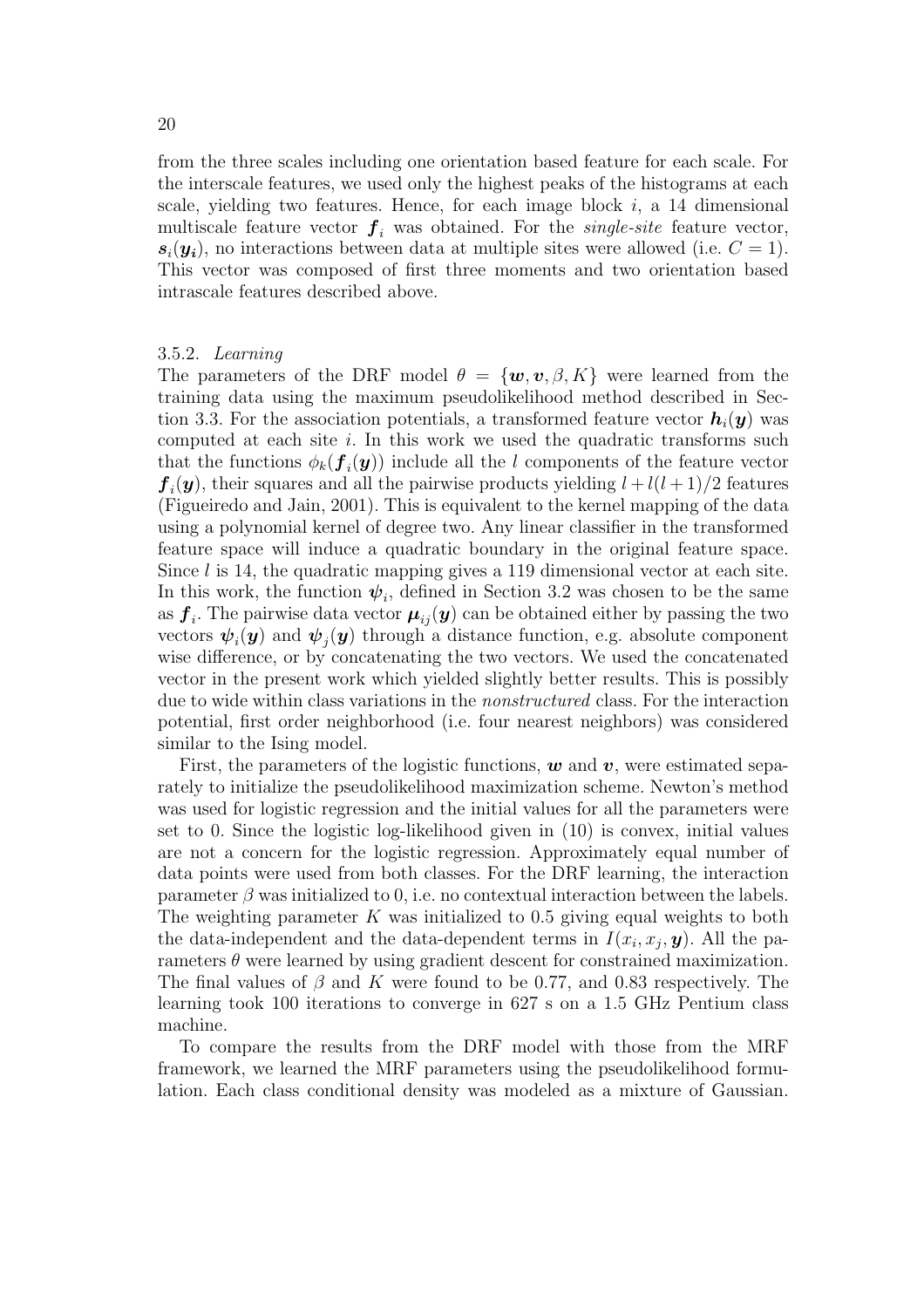

Figure 2. Structure detection results on a test example for different methods. For similar detection rates, DRF reduces the false positives considerably.

The number of Gaussians in the mixture was selected to be 5 using crossvalidation. The mean vectors, full covariance matrices and the mixing parameters were learned using the standard EM technique. The pseudolikelihood learning algorithm yielded  $\beta_m$  to be 0.68. The learning took 9.5 s to converge in 70 iterations.

## 3.5.3. Performance Evaluation

In this section we present a qualitative as well as a quantitative evaluation of the proposed DRF model. First we compare the detection results on the test images using three different methods: logistic classifier with MAP inference, and MRF and DRF with ICM inference. The ICM algorithm was initialized from the maximum likelihood solution for the MRF and from the MAP solution of the logistic classifier for the DRF.

For an input test image given in Fig. 2(a), the structure detection results for the three methods are shown in Fig. 2. The blocks identified as structured have been shown enclosed within an artificial boundary. It can be noted that for similar detection rates, the number of false positives have significantly reduced for the DRF based detection. The logistic classifier does not enforce smoothness in the labels, which led to increased false positives. However, the MRF solution shows a smoothed false positive region around the tree branches because it does not take into account the neighborhood interaction of the data. Locally, different branches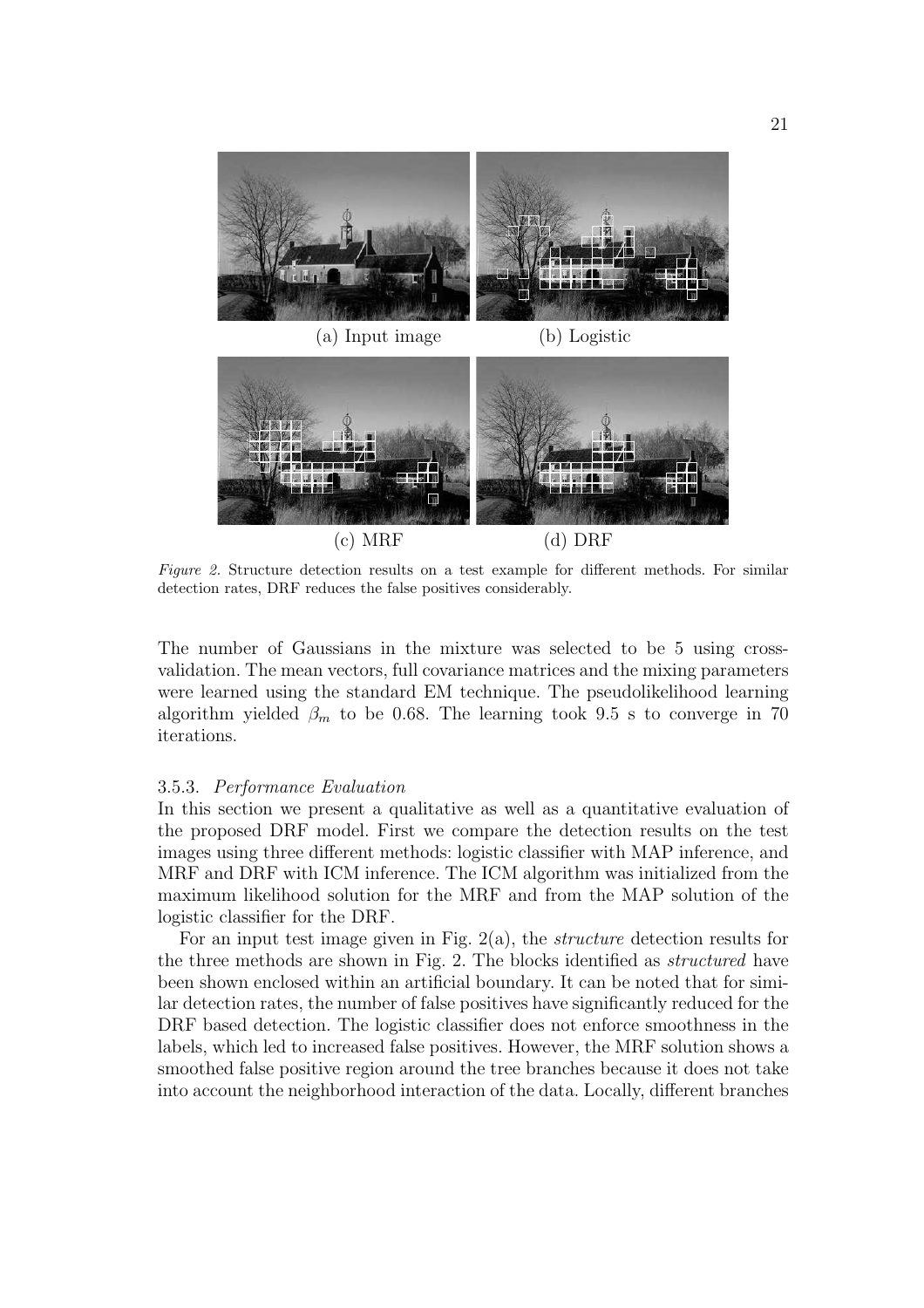may yield features similar to those from the man-made structures. In addition, the discriminative association potential and the data-dependent smoothing in the interaction potential in the DRF also affect the detection results. Some more examples comparing the detection results of the MRF and the DRF are given in Fig. 3 and Fig. 4. The examples indicate that the data interaction is important for both increasing the detection rate as well as reducing the false positives. The ICM algorithm converged in less than 5 iterations for both the DRF and the MRF. The average time taken in processing an image of size  $256 \times 384$  pixels in Matlab 6.5 on a 1.5 GHz Pentium class machine was 2.42 s for the DRF, 2.33 s for the MRF and 2.18 s for the logistic classifier. As expected, the DRF takes more time than the MRF due to the additional computation of the data-dependent term in the interaction potential in the DRF.

To carry out the quantitative evaluation of our work, we compared the detection rates, and the number of false positives per image for each technique. To avoid the confusion due to different effects in the DRF model, the first set of experiments was conducted using the single-site features for all the three methods. Thus, no neighborhood data interaction was used for both the logistic classifier and the DRF, i.e.,  $f_i(.) = s_i(.)$ . The comparative results for the three methods are given in Table I next to 'MRF', 'Logistic<sup>−</sup>' and 'DRF<sup>−</sup>'. For comparison purposes, the false positive rate of the logistic classifier was fixed to be the same as the DRF in all the experiments. It can be noted that for similar false positives, the detection rates of the MRF and the DRF are higher than the logistic classifier due to the label interaction. However, higher detection rate of the DRF in comparison to the MRF indicates the gain due to the use of discriminative models in the association and interaction potentials in the DRF.

In the next experiment, to take advantage of the power of the DRF framework, data interaction was allowed for both the logistic classifier as well as the DRF. Further, to decouple the effect of the data-dependent term from the data-independent term in the interaction potential in the DRF, the weighting parameter K was set to 0. Thus, only data-dependent smoothing was used for the DRF. The DRF parameters were learned for this setting (Section 3.3) and  $\beta$  was found to be 1.26. The DRF results ( $DRF(K=0)$ ) in Table I) show significantly higher detection rate than that from the logistic and the MRF classifiers. At the same time, the DRF reduces false positives from the MRF by more than 48%. Finally, allowing all the components of the DRF to act together, the detection rate further increases with a marginal increase in false positives ('DRF' in Table I). However, observe that for the full DRF, the learned value of  $K(0.83)$  signifies that the data-independent term dominates in the interaction potential. This indicates that there is some redundancy in the smoothing effects produced by the two different terms in the interaction potential. This is not surprising because the data-dependent term in the interaction potential is based on a pairwise discriminative model which partitions the space of pairwise features  $\mu_{ii}(y)$  such that all the pairs that are hypothesized to have similar labels lie on one side of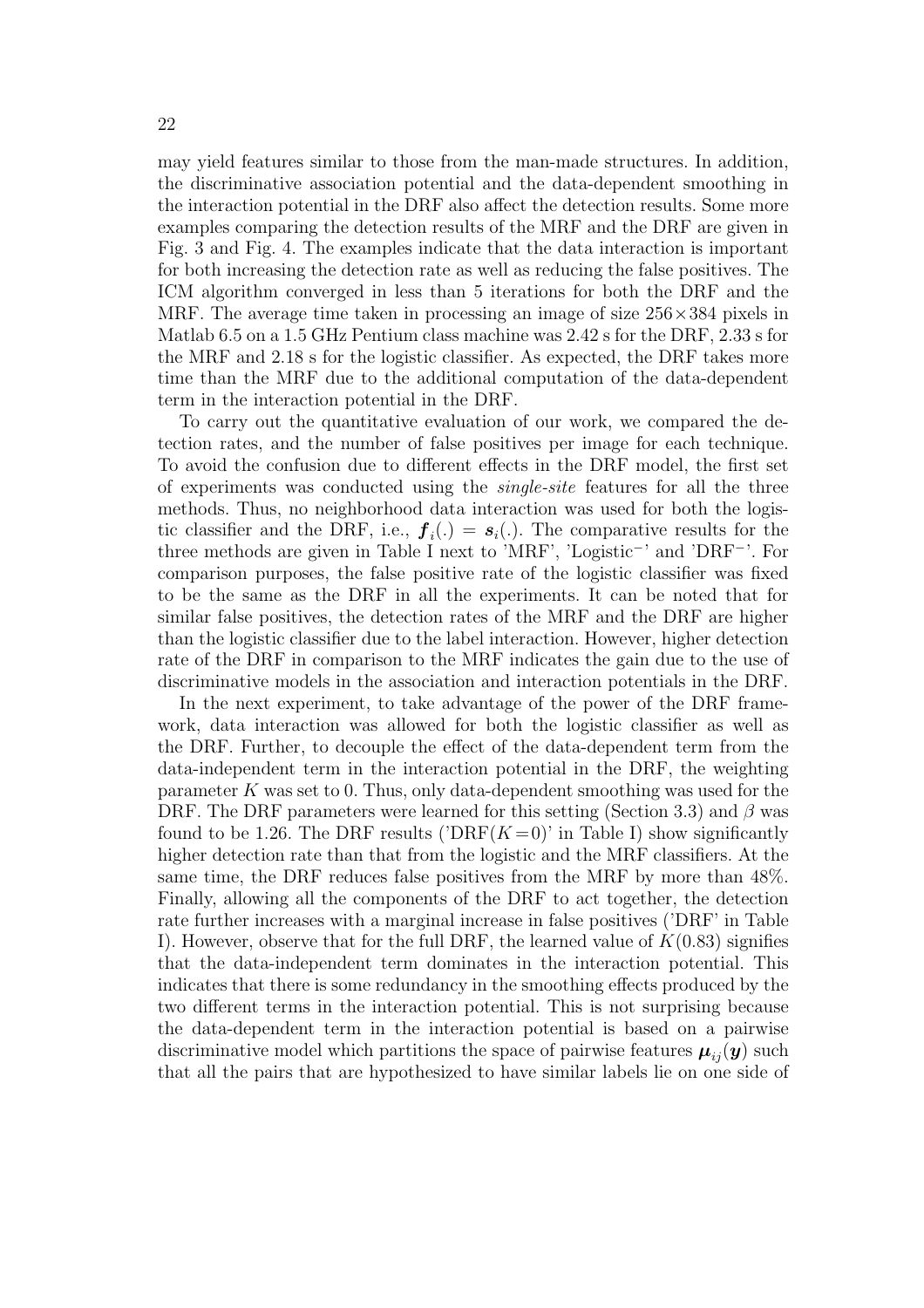

Figure 3. Some more examples of structure detection from the test set. DRF has higher detection rates and lower false positives in comparison to MRF.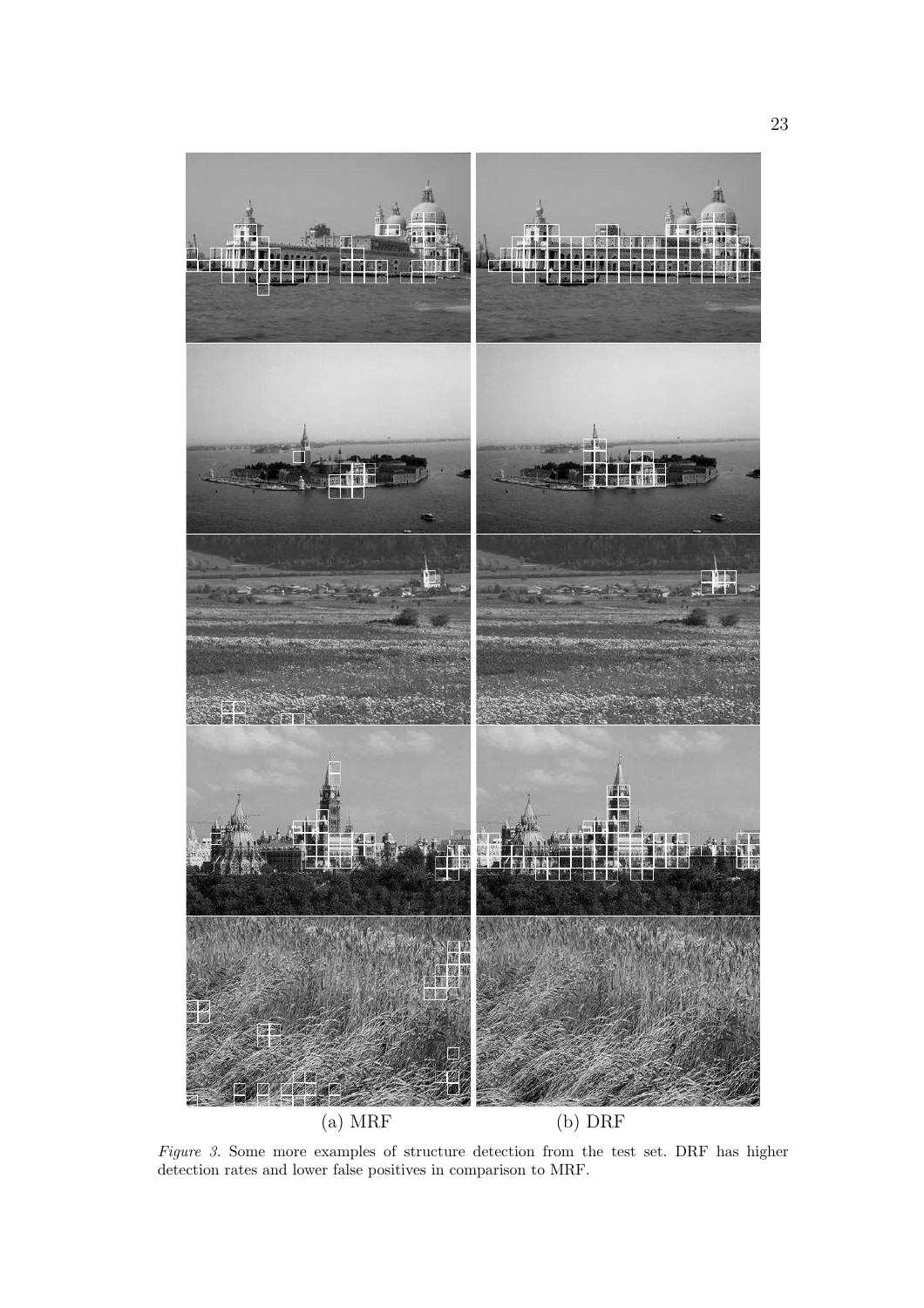

 $Figure\ 4.$  Additional structure detection examples from the test set.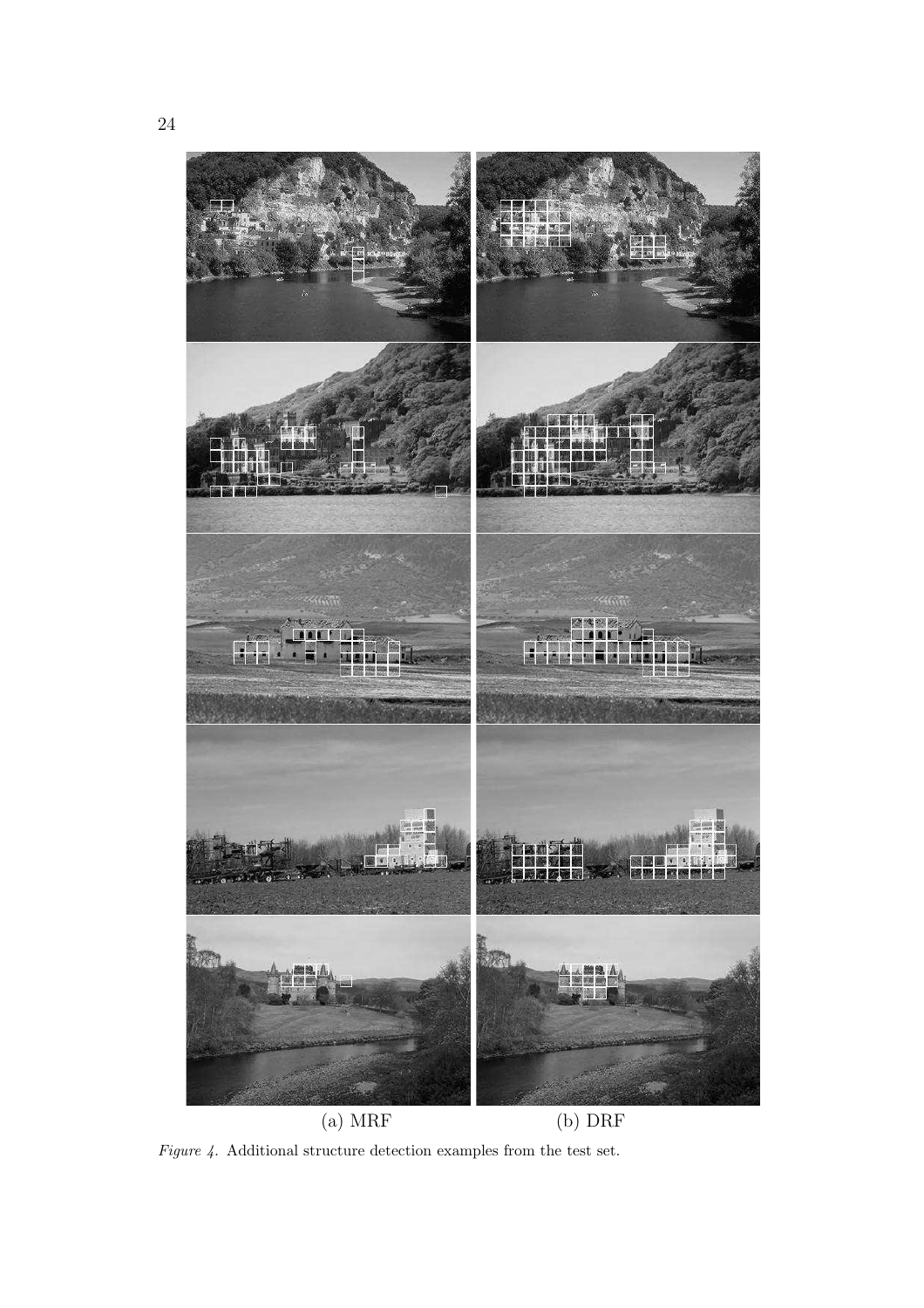

Figure 5. Comparison of the detection rates per image for the DRF and the other two methods for similar false positive rates. For most of the images in the test set, DRF detection rate is higher than others.

Table I. Detection Rates (DR) and False Positives (FP) for the test set containing 129 images. FP for logistic classifier were kept to be the same as for DRF for DR comparison. Superscript '-' indicates no neighborhood data interaction was used.  $K = 0$  indicates the absence of the data-independent term in the interaction potential in DRF.

|                                     |      |      |        | MRF Logistic $DRF$ Logistic DRF $(K = 0)$ DRF |      |
|-------------------------------------|------|------|--------|-----------------------------------------------|------|
| DR $(\%)$   57.2                    | 45.5 | 60.9 | - 55.4 | 68.6                                          | 70.5 |
| $\vert$ FP (per image) $\vert$ 2.36 | 2.24 | 2.24 | 1.37   | 1.21                                          | 1.37 |

the decision boundary. Hence, effectively this term is also implicitly modeling the similarity of the labels at neighboring sites similar to the Ising model of the data-independent term. In Section 4.1 we will describe a modified form of the interaction potential that combines these two terms without duplicating their smoothing effects. To compare per image performance of the DRF with the MRF and the logistic classifier, scatter plots were obtained for the detection rates for each image (Fig. 5). Each point on a plot is an image from the test set. These plots indicate that for a majority of the images the DRF has higher detection rate than the other two methods.

To analyze the performance of the MAP inference for the DRF, a MAP solution was obtained using the min-cut algorithm. The overall detection rate was found to be 24.3% for 0.41 false positives per image. Very low detection rate along with low false positives indicates that MAP is preferring oversmoothed solutions in the present setting. This is because the pseudolikelihood approximation used in this work for learning the parameters tends to overestimate the interaction parameter  $\beta$ . Our MAP results match the observations made by Greig et al. (Greig et al., 1989), and Fox and Nicholls (Fox and Nicholls, 2000) for large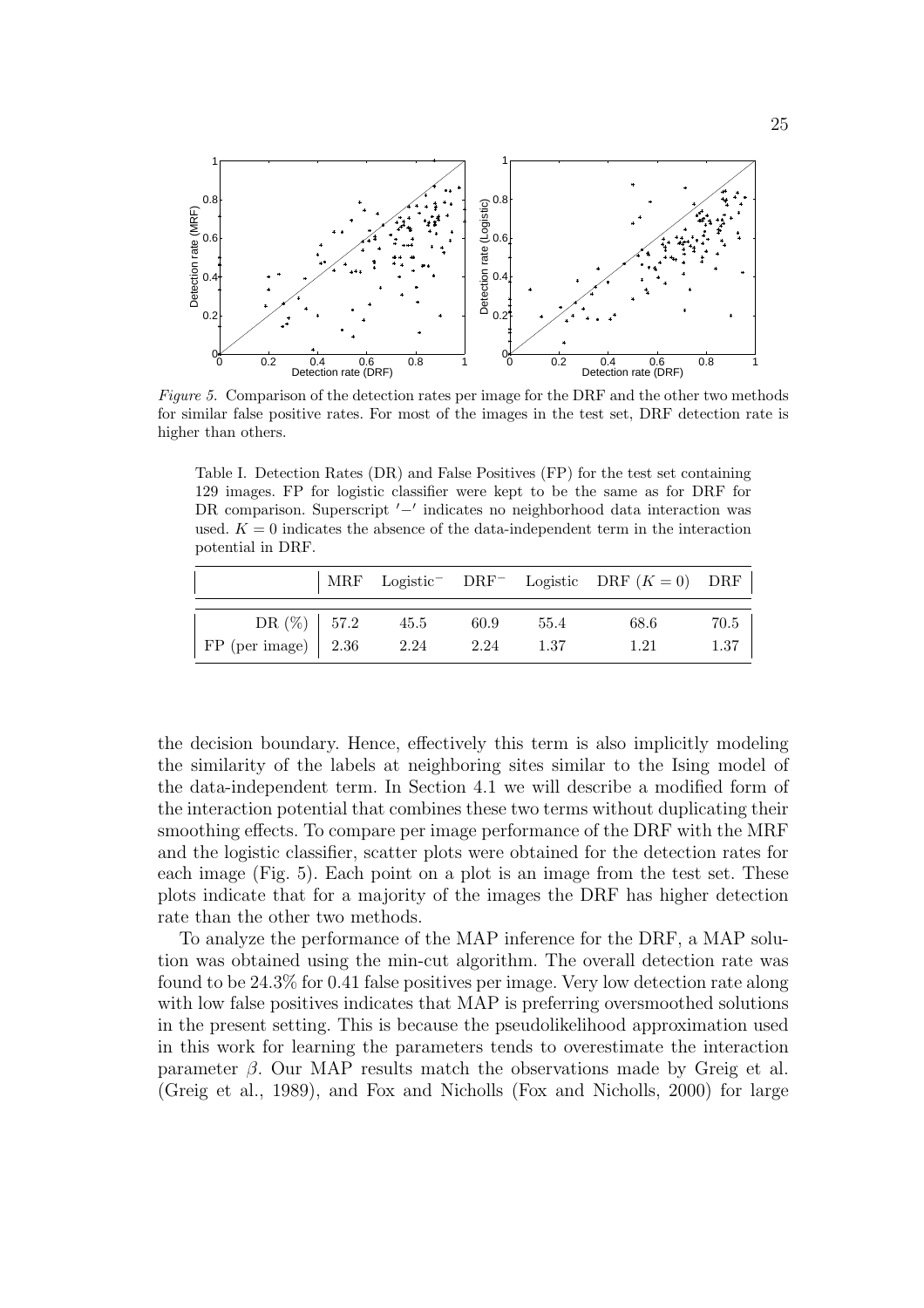|                  | Logistic(linear) DRF (linear) |      |
|------------------|-------------------------------|------|
| DR $(\%)$        | 55.0                          | 62.3 |
| $FP$ (per image) | 2.04                          | 2.04 |

Table II. Results with linear classifiers (See text for more).

values of  $\beta$  in MRFs. In contrast, ICM is more resilient to the errors in parameter estimation and performs well even for large  $\beta$ , which is consistent with the results of (Greig et al., 1989), (Fox and Nicholls, 2000), and Besag (Besag, 1986). For MAP to perform well, a better parameter learning procedure than using a factored approximation of the likelihood will be helpful. In addition, one may also need to impose a prior that favors small values of  $\beta$ . These observations lay the foundation for improved parameter learning procedure explained in Section 4.2.

One additional aspect of the DRF model is the use of general kernel mappings to increase the classification accuracy. To assess the sensitivity to the choice of kernel, we changed the quadratic functions used in the DRF experiments to compute  $\mathbf{h}_i(\mathbf{y})$  to one-to-one transform such that  $\mathbf{h}_i(\mathbf{y}) = [1 \; \mathbf{f}_i(\mathbf{y})]$ . This transform will induce a linear decision boundary in the feature space. The DRF results with quadratic boundary (Table I) indicate higher detection rate and lower false positives in comparison to the linear boundary (Table II). This shows that with more complex decision boundaries one may hope to do better. However, since the number of parameters for a general kernel mapping is of the order of the number of data points, one will need some method to induce sparseness to avoid overfitting (Tipping, 2000)(Figueiredo and Jain, 2001).

# 4. Modified Discriminative Random Field

As explained in the previous section, there were two main reasons that prompted us to explore a modified form of the original DRF and a better parameter learning procedure:

- 1. The form of the interaction potential given in (8) has redundancy in the smoothing effects produced by the data-independent and the data-dependent terms. Also, this form makes the parameter learning a non-convex problem.
- 2. The pseudolikelihood parameter learning tends to overestimate the interaction coefficients which makes the global MAP estimates to be bad solutions.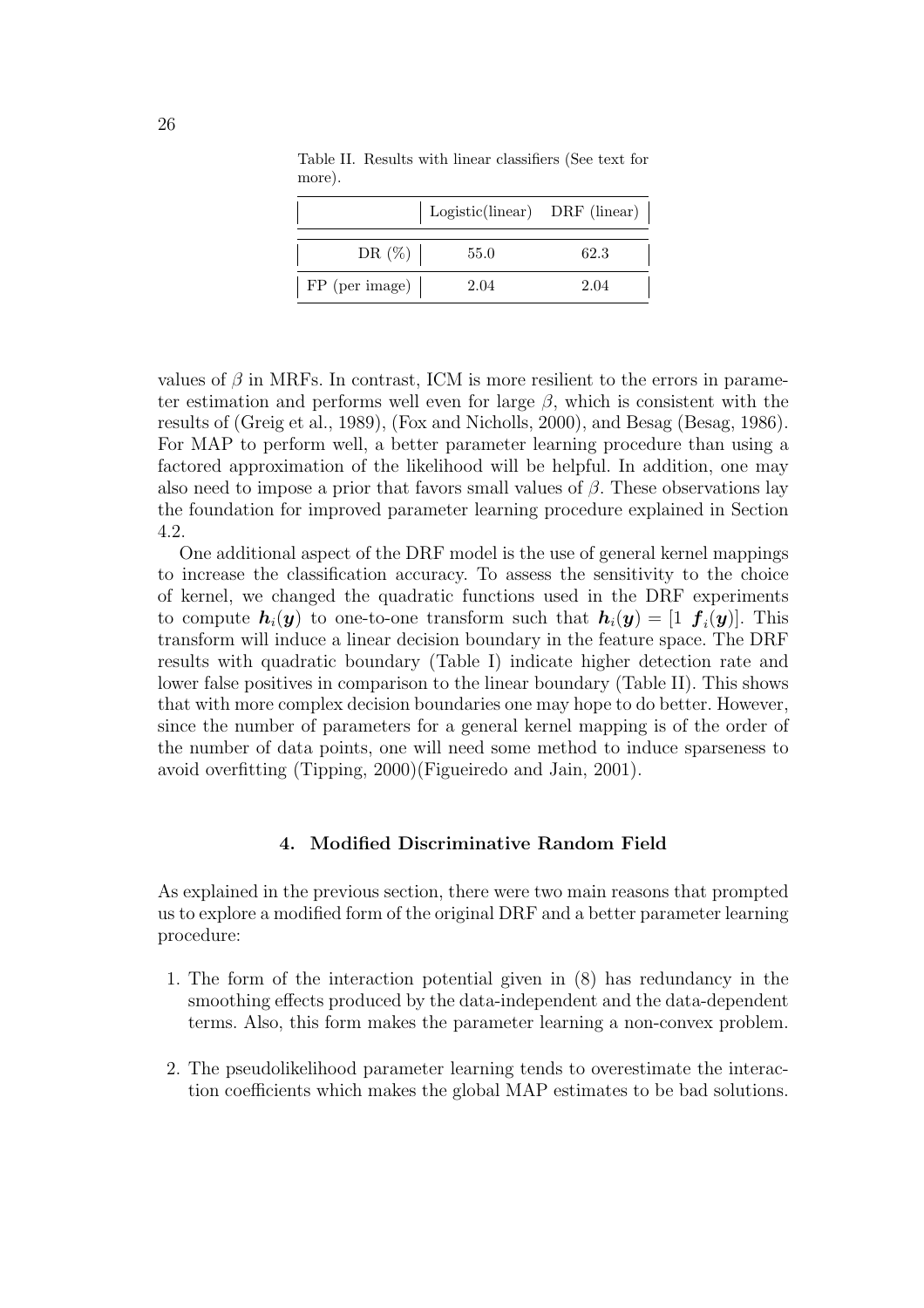In the following sections we discuss the main components of the original DRF formulation that have been modified.<sup>6</sup>

#### 4.1. Interaction potential

For a pair of sites  $(i, j)$ , let  $\mu_{ij}(\psi_i(y), \psi_j(y))$  be a new feature vector such that  $\mu_{ij}:\Re^\gamma\times\Re^\gamma\to\Re^q,$  where  $\psi_k^{\;\;\gamma}:\bm{y}\to\Re^\gamma.$  Denoting this feature vector as  $\mu_{ij}(\bm{y})$ for simplification, the interaction potential is modeled as,

$$
I(x_i, x_j, \mathbf{y}) = x_i x_j \mathbf{v}^T \boldsymbol{\mu}_{ij}(\mathbf{y})
$$
\n(13)

where v are the model parameters. Note that the first component of  $\mu_{ii}(y)$  is fixed to be 1 to accommodate the bias parameter. There are two interesting properties of the interaction potential given in (13). First, if the association potential at each site and the interaction potentials of all the pairwise cliques except the pair  $(i, j)$  are set to zero in (2), the DRF acts as a logistic classifier which yields the probability of the site pair to have the same labels given the observed data. Of course, one can generalize the form in (13) as,

$$
I(x_i, x_j, \mathbf{y}) = \log P''(x_i, x_j | \boldsymbol{\psi}_i(.), \boldsymbol{\psi}_j(.)),
$$
\n(14)

similar to the association potential in Section 3.1 and can use arbitrary pairwise discriminative classifier to define this term. Recently, a similar idea has been used by other researchers (Qi et al., 2005)(Torralba et al., 2005). The second property of the interaction potential form given in (13) is that it generalizes the Ising model. The original Ising form is recovered if all the components of vector  $\boldsymbol{v}$  other than the bias parameter are set to zero in (13). Thus, the form of interaction potential given in (13) effectively combines both the terms of the earlier model in (8). A geometric interpretation of interaction potential is that it partitions the space induced by the relational features  $\mu_{ii}(y)$  between the pairs that have the same labels and the ones that have different labels. Hence (13) acts as a data-dependent discontinuity adaptive model that will moderate smoothing when the data from the two sites is 'different'. The data-dependent smoothing can especially be useful to absorb the errors in modeling the association potential. Anisotropy can be easily included in the DRF model by parametrizing the interaction potentials of different directional pairwise cliques with different sets of parameters  $v$ .

## 4.2. Parameter learning and inference

Let  $\theta$  be the set of DRF parameters where  $\theta = {\mathbf{w}, v}$ . As shown in Section 3.5.3, pseudolikelihood tends to overestimate the interaction parameters causing the MAP estimates of the field to be very poor solutions. Our experiments in

 $\overline{6}$  Early version of this work appeared in Advances in Neural Information Processing Systems (NIPS 03) (Kumar and Hebert, 2003a).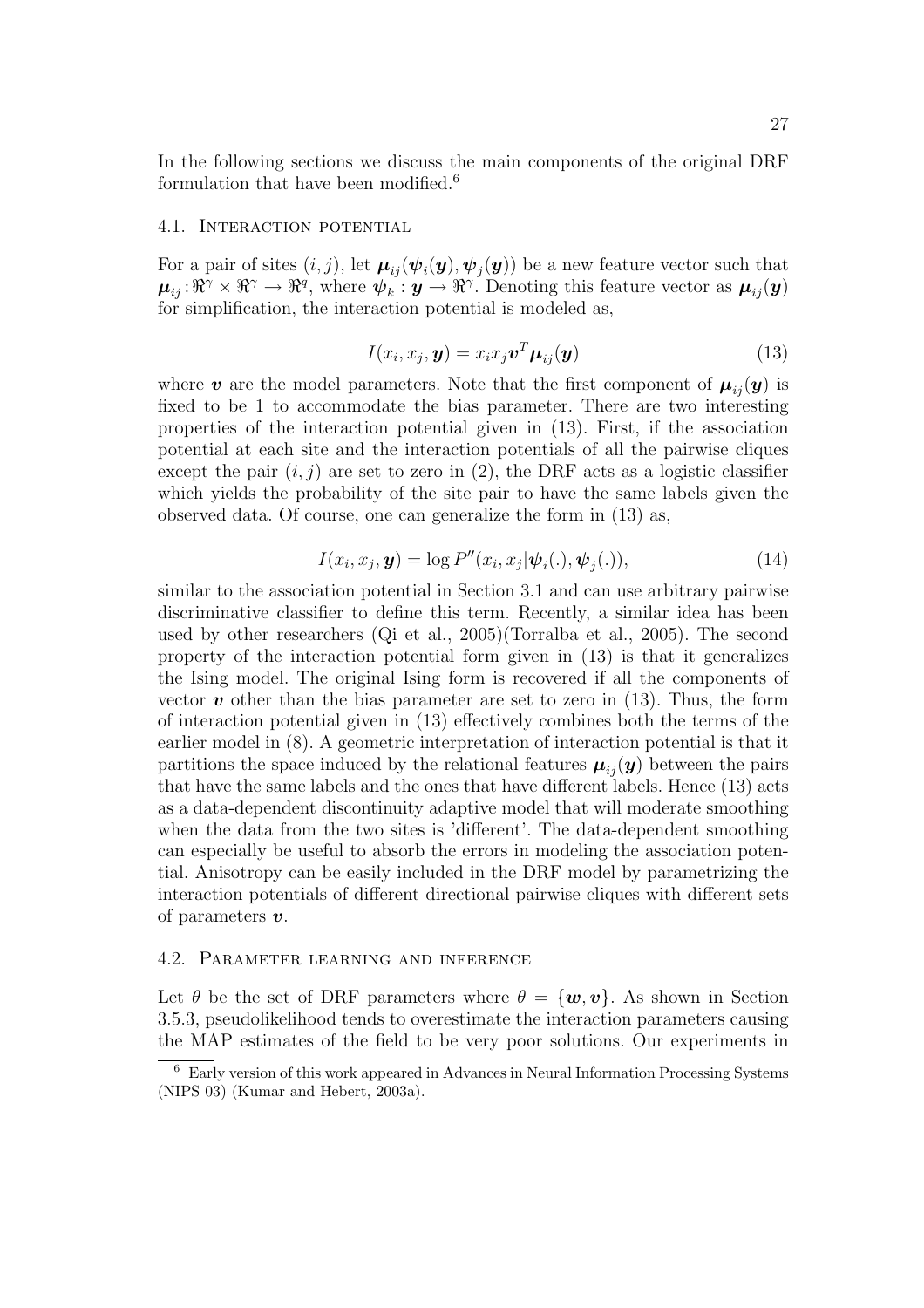Section 4.3 verify these observations for the interaction parameters  $v$  in modified DRFs too. To alleviate this problem, we take a Bayesian approach to get the maximum a posteriori estimates of the parameters. Similar to the concept of weight decay in neural learning literature, we assume a Gaussian prior over the interaction parameters v such that  $p(\mathbf{v}|\tau) = \mathcal{N}(\mathbf{v}; \mathbf{0}, \tau^2 \mathbf{I})$  where **I** is the identity matrix. Using a prior over parameters  $w$  that leads to weight decay or shrinkage might also be beneficial but we leave that for future exploration. The prior over parameters  $w$  is assumed to be uniform. Thus, given M independent training images,

$$
\widehat{\theta} = \arg \max_{\theta} \sum_{m=1}^{M} \sum_{i \in S} \left\{ \log \sigma(x_i \boldsymbol{w}^T \boldsymbol{h}_i(\boldsymbol{y})) + \sum_{j \in \mathcal{N}_i} x_i x_j \boldsymbol{v}^T \boldsymbol{\mu}_{ij}(\boldsymbol{y}) - \log z_i \right\} - \frac{1}{2\tau^2} \boldsymbol{v}^T \boldsymbol{v}
$$
\n(15)

where 
$$
z_i = \sum_{x_i \in \{-1,1\}} \exp \left\{ \log \sigma(x_i \boldsymbol{w}^T \boldsymbol{h}_i(\boldsymbol{y})) + \sum_{j \in \mathcal{N}_i} x_i x_j \boldsymbol{v}^T \boldsymbol{\mu}_{ij}(\boldsymbol{y}) \right\}
$$

If  $\tau$  is given, the penalized log pseudolikelihood in (15) is convex with respect to the model parameters and can be easily maximized using gradient descent.

In related work regarding the estimation of  $\tau$ , Mackay (Mackay, 1996) has suggested the use of type II marginal likelihood. But in the DRF formulation, integrating the parameters  $\boldsymbol{v}$  is a hard problem. Another choice is to integrate out  $\tau$  by choosing a non-informative hyperprior on  $\tau$  as in (Williams, 1995) (Figueiredo, 2001). However our experiments showed that these methods do not yield good estimates of the parameters because of the use of pseudolikelihood in our framework. In the present work we choose  $\tau$  by cross-validation. Alternative ways of parameter estimation include the use of contrastive divergence (Hinton, 2002) and saddle point approximations resembling perceptron learning rules (Collins, 2002). We are currently exploring other possibilities of parameter learning, as discussed in our recent work (Kumar et al., 2005).

To test the efficacy of the penalized pseudolikelihood procedure, we were interested in obtaining the MAP estimates of labels  $x$  given an image  $y$ . Following the discussion in Section 3.4, the MAP estimates for the modified DRFs can also be obtained using graph min-cut algorithms. However, since these algorithms do not allow negative interaction between the sites, the data-dependent smoothing for each clique in (13) is set to be  $v^T \mu_{ij}(y) = \max\{0, v^T \mu_{ij}(y)\}\$ , yielding an approximate MAP estimate. This is equivalent to switching the smoothing off at the image discontinuities.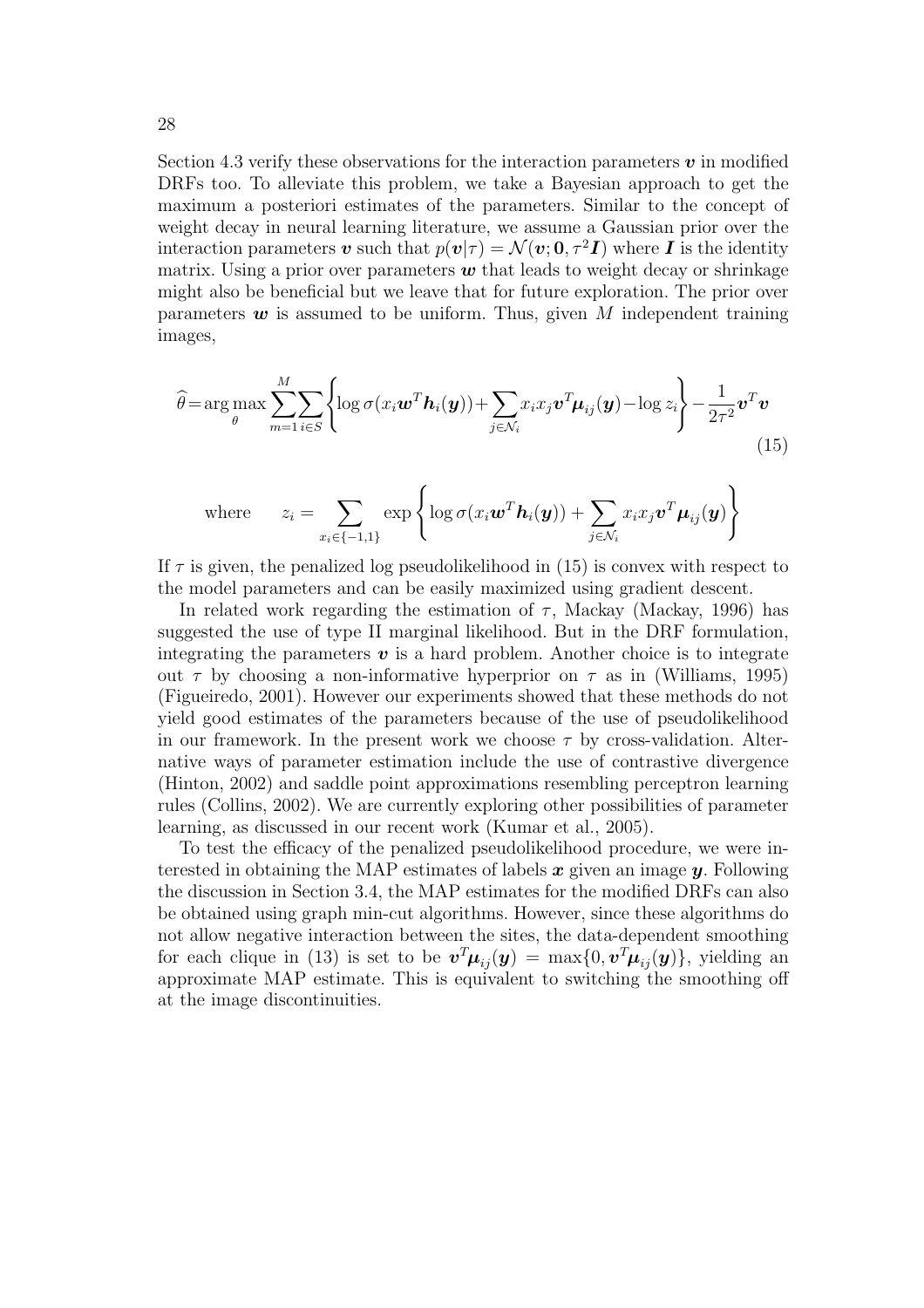# 4.3. Man-made Structure Detection Revisited

The modified DRF model was applied to the task of detecting man-made structures in natural scenes. The features were fixed to be the same as used in the tests with the original DRF in Section 3.5. The penalty coefficient  $\tau$  was chosen to be 0.001 for parameter learning. The detection results were obtained using graph min-cuts for both the MRF and the DRF models.

For a quantitative evaluation, we compared the detection rates and the number of false positives per image for the MRF, the DRF and the logistic classifier. Similar to the experimental procedure of Section 3.5.3, for the comparison of detection rates in all the experiments, the decision threshold of the logistic classifier was fixed such that it yields the same false positive rate as the DRF. The first set of experiments was conducted using the single-site features for all the three methods. Thus, no neighborhood data interaction was used for both the logistic classifier and the DRF, i.e.  $f_i(y) = s_i(y_i)$ . The comparative results for the three methods are given in Table III under 'MRF', 'Logistic<sup>−</sup>' and 'DRF<sup>−</sup>'. The detection rates of the MRF and the DRF are higher than the logistic classifier due to the label interaction. However, higher detection rate and lower false positives for the DRF in comparison to the MRF indicate the gains due to the use of discriminative models in the association and interaction potentials in the DRF. In the next experiment, to take advantage of the power of the DRF framework, data interaction was allowed for both the logistic classifier as well as the DRF ('Logistic' and 'DRF' in Table III). The DRF detection rate increases substantially and the false positives decrease further indicating the importance of allowing the data interaction in addition to the label interaction.

Now we compare the results of the modified DRF formulation with those from the original DRF. Comparing the results in table I with those in table III, we find that the original DRF (with ICM inference) gave 70.5% correct detection with 1.37 average false positive per image in comparison to 72.5% correction detection and 1.76 false positives from the modified DRF (with MAP inference). Even though the results seem to be comparable for this application, we have achieved two main advantages in modified DRFs. In comparison to the original DRF formulation, the modified DRF has a much simpler form of interaction potential with comparatively better behaved parameter learning problem (a convex problem). It also overcomes the criticism of the original DRFs that if the global minimum of the energy  $(-\log P(x|y))$  is not an acceptable solution, it probably implies that the DRFs are not appropriate models for the purpose of classification. Clearly, the experiments in this section reveal that the bad MAP solutions of DRFs were due to a particular parameter learning scheme (pseudolikelihood) we chose in our earlier experiments. These results also point toward another interesting observation regarding the compatibility of a parameter learning procedure with the inference procedure. Local parameter learning (pseudolikelihood) seems to be yielding acceptable, though usually not the best, results when used with a local inference mechanism (ICM). On the other hand,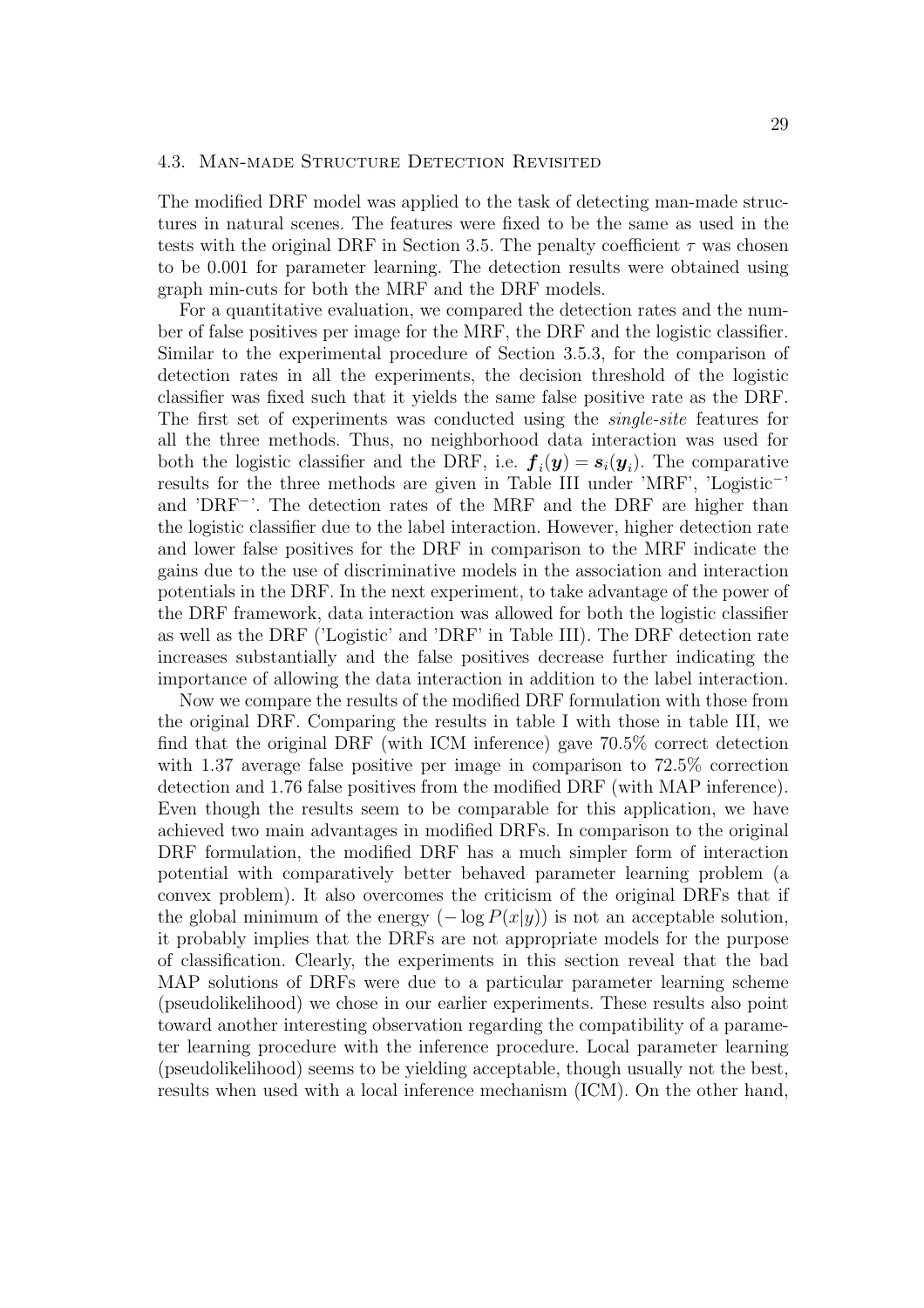Table III. Detection Rates (DR) and False Positives (FP) for the test set containing 129 images (49, 536 sites). FP for logistic classifier were kept to be the same as for DRF for DR comparison. Superscript '-' indicates no neighborhood data interaction was used.

|                                                   | MRF Logistic DRF Logistic DRF             |  |  |
|---------------------------------------------------|-------------------------------------------|--|--|
|                                                   | DR $(\%)$   58.35 47.50 61.79 60.80 72.54 |  |  |
| FP (per image)   2.44   2.28   2.28   1.76   1.76 |                                           |  |  |

to make a global inference scheme yield good solutions, it is inevitable to use nonlocal learning procedures. We are currently exploring this duality between parameter learning and inference in a more systematic manner (Kumar et al., 2005).

#### 4.4. Binary Image Denoising Task

The aim of these experiments was to obtain denoised images from corrupted binary images. Four base images,  $64 \times 64$  pixels each, were used in the experiments (top row in Fig. 6). We compare the DRF and the MRF results for two different noise models. For each noise model, 50 images were generated from each base image. Each pixel was considered as an image site and the feature vector  $s_i(y_i)$  was simply chosen to be a scalar representing the intensity at  $i^{th}$ site. In experiments with the synthetic data, no neighborhood data interaction was used for the DRFs (i.e.,  $\boldsymbol{f}_i(\boldsymbol{y}) = \boldsymbol{s}_i(\boldsymbol{y}_i)$ ) to observe the gains only due to the use of discriminative models in the association and interaction potentials. A linear discriminant was implemented in the association potential such that  $\bm{h}_i(\bm{y}) = [1, \bm{f}_i(\bm{y})]^T$ . The pairwise data vector  $\bm{\mu}_{ij}(\bm{y})$  was obtained by taking the absolute difference of  $s_i(y_i)$  and  $s_j(y_j)$ . For the MRF model, each classconditional density,  $p(\mathbf{s}_i(\mathbf{y}_i)|x_i)$ , was modeled as a Gaussian. The noisy data from the left most base image in Fig. 6 was used for training while 150 noisy images from the rest of the three base images were used for testing.

Three experiments were conducted for each noise model. (i) The interaction parameters for the DRF (v) as well as for the MRF  $(\beta_m)$  were set to zero. This reduces the DRF model to a logistic classifier and MRF to a maximum likelihood (ML) classifier. (ii) The parameters of the DRF i.e.,  $[w, v]$ , and the MRF i.e.,  $\beta_m$ , were learned using pseudolikelihood approach without any penalty i.e.,  $\tau = \infty$ . (iii) Finally, the DRF parameters were learned using penalized pseudolikelihood and the best  $\beta_m$  for the MRF was chosen from cross-validation. The MAP estimates of the labels were obtained using graph-cuts for both models.

Under the first noise model, each image pixel was corrupted with independent Gaussian noise of standard deviation 0.3. For the DRF parameter learning,  $\tau$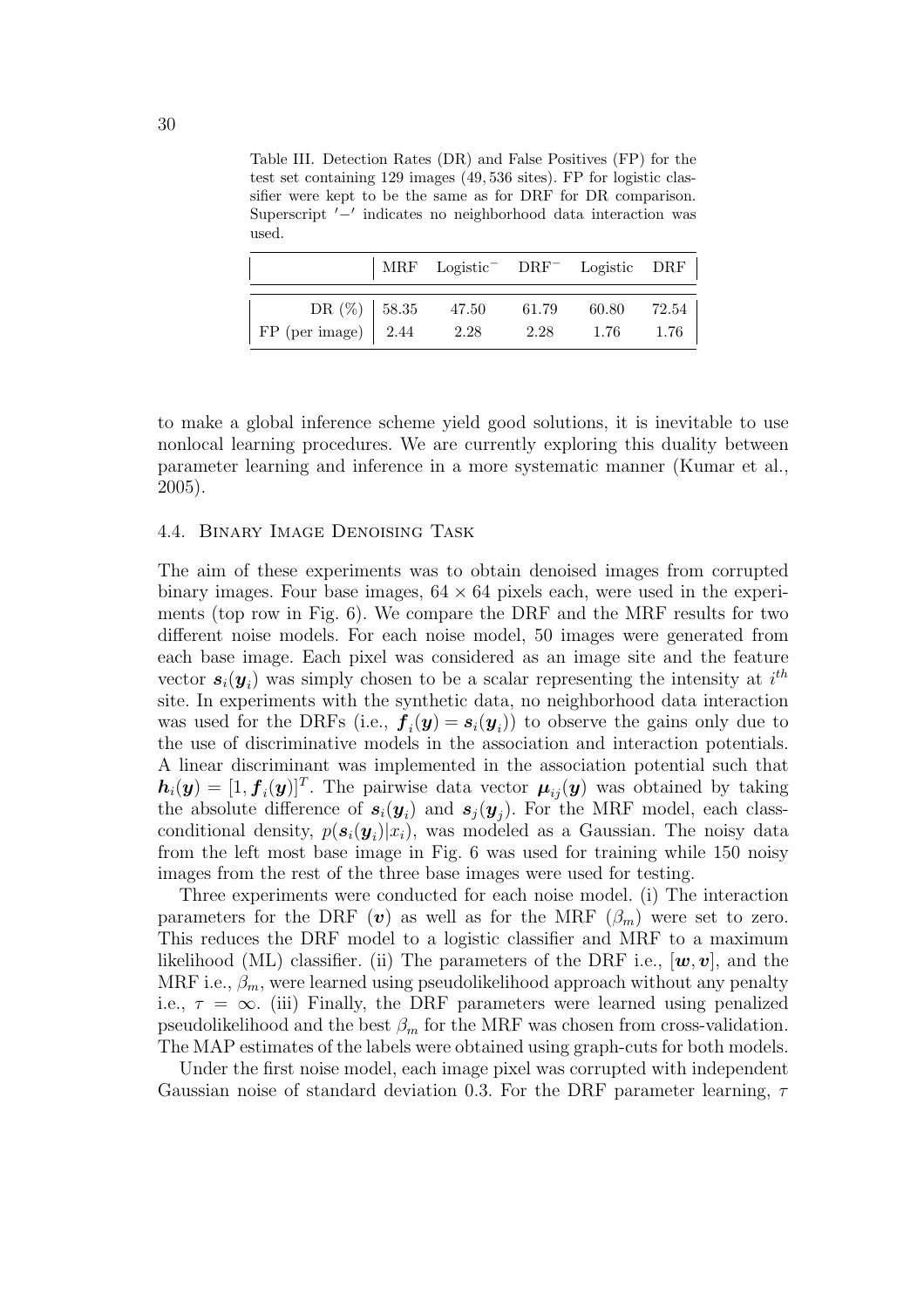

Figure 6. Results of binary image denoising task. From top, first row:original images, second row: images corrupted with 'bimodal' noise, third row: Logistic Classifier results, fourth row: MRF results, fifth row: DRF results.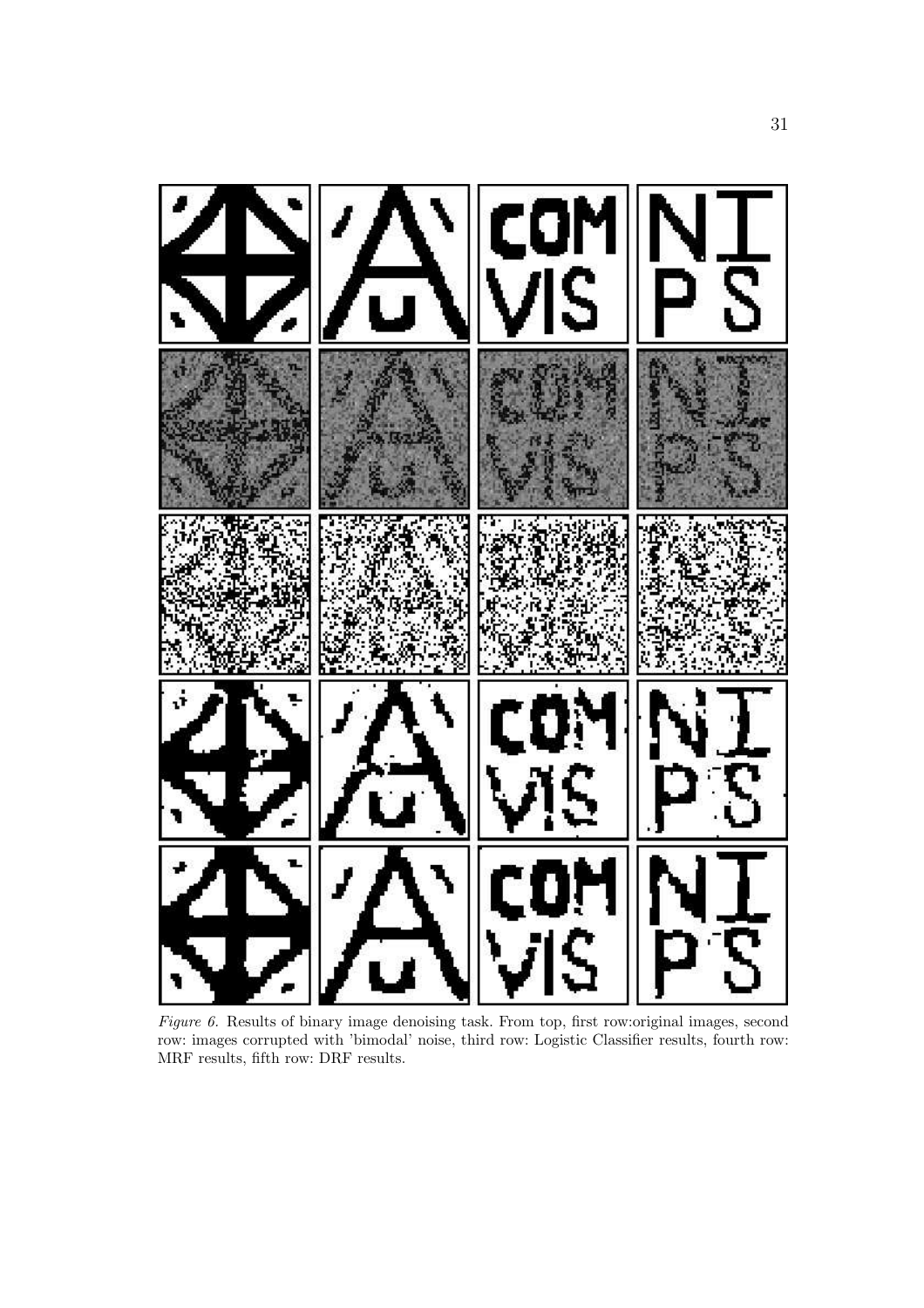Table IV. Pixelwise classification errors (%) on 150 synthetic test images. For the Gaussian noise MRF and DRF give similar error while for 'bimodal' noise, DRF performs better. Note that only label interaction (i.e., no data interaction) was used for these tests. 'PL': Pseudo-Likelihood parameter learning, 'PPL': Penalized Pseudo-Likelihood parameter learning.

|                                                       |  |      |            |      | Noise   ML Logistic MRF (PL) DRF (PL) MRF DRF (PPL) |
|-------------------------------------------------------|--|------|------------|------|-----------------------------------------------------|
| Gaussian   $15.62$ 15.78                              |  | 2.66 | 3.82       | 2.35 | 2.30                                                |
| Bimodal $\begin{array}{ l} 24.00 & 29.86 \end{array}$ |  | 8.70 | 17.69 7.00 |      | 6.21                                                |

was chosen to be 0.01. The pixelwise classification error for this noise model is given in the top row of Table IV. Since the form of noise is the same as the likelihood model in the MRF, MRF is expected to give good results. The DRF model does marginally better than MRF even for this case. Note that the DRF with penalized pseudolikelihood parameter learning (suffix 'PPL' in Table IV) yields significantly better results than without penalizing the pseudolikelihood (suffix 'PL'). Similarly, the MRF results are also worse when the parameters were learned simply using the pseudolikelihood. With pseudolikelihood parameters, MAP inference yields oversmoothed images. The DRF model is affected more because all the parameters in DRFs are learned simultaneously unlike MRFs.

In the second noise model each pixel was corrupted with independent mixture of Gaussian noise. For each class, a mixture of two Gaussians with equal mixing weights was used yielding a 'bimodal' class noise. The mixture model parameters (mean, std) for the two classes were chosen to be  $[(0.08, 0.03), (0.46, 0.03)]$ , and  $[(0.55, 0.02), (0.42, 0.10)]$  inspired by (Rubinstein and Hastie, 1997). The classification results are shown in the bottom row of Table IV. There was 11.3% relative reduction in pixelwise classification error on the test set with the DRF model over the MRF model. An interesting point to note is that DRF yields lower error than MRF even when the logistic classifier has higher error than the ML classifier on the test data. For a typical noisy version of the four base images, the performance of different techniques in compared in Fig. 6. The logistic classifier gives very poor results because it classifies each pixel independently. It ignores the very basic theme of underlying smoothness of natural images due to which one can hope for recovering the true image from its noisy version. The DRF gives better performance than the MRF model.

# 5. Conclusion and Future Work

In this work we have introduced Discriminative Random Fields that combine local discriminative classifiers for individual classification of image sites with interaction between neighboring sites. These models allow capturing spatial de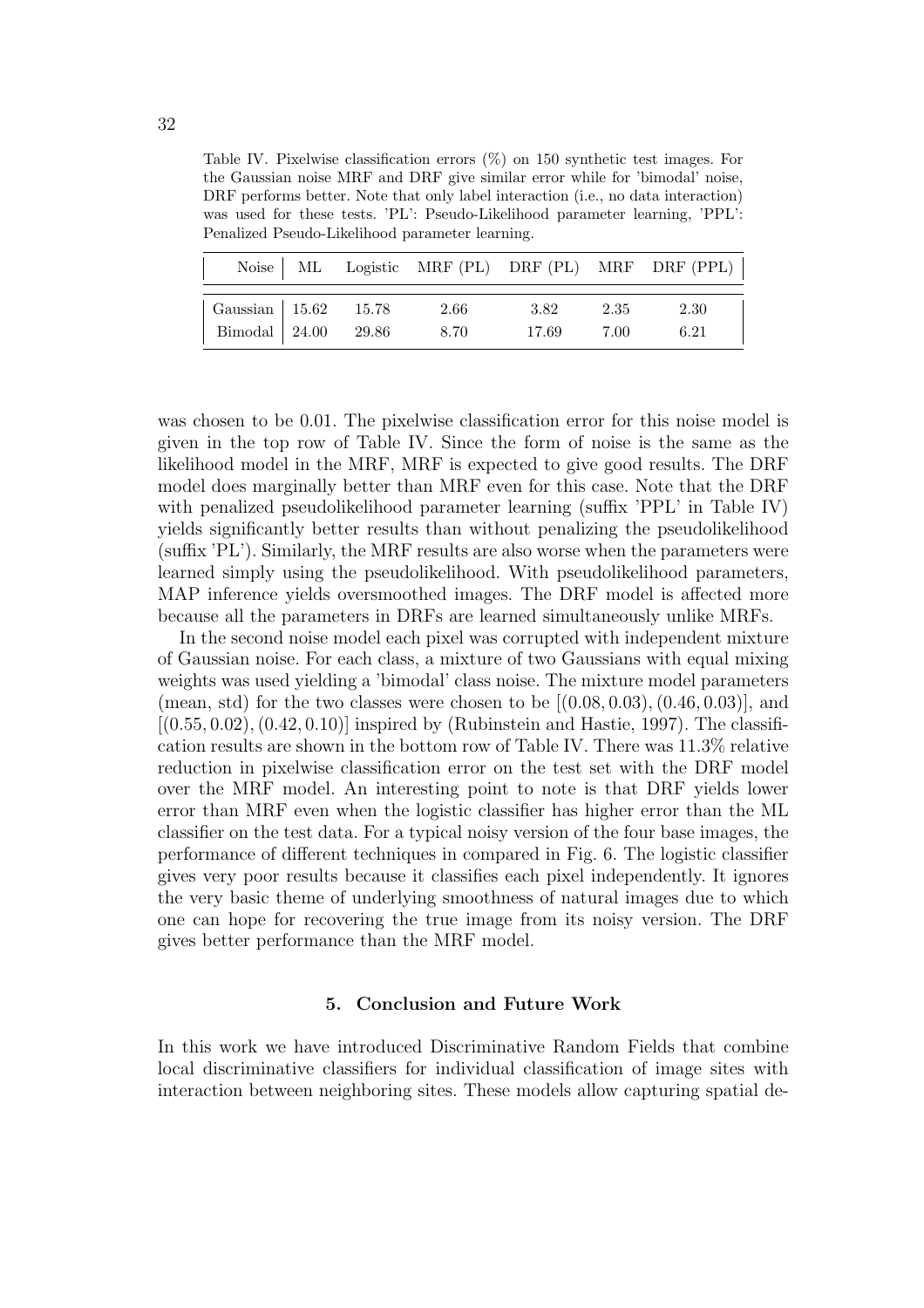pendencies in labels and observed data simultaneously in a principled manner on 2D lattices with cycles. The results on various synthetic and real-world images validate the advantages of the DRF model. The proposed DRF framework is general enough to encompass several computer vision tasks varying from low level image denoising to high level object detection. However, there are several extensions required to demonstrate the application of DRFs to high level classification tasks. The first natural step is to extend the proposed binary DRF model to accommodate multiclass classification problems. We have already developed this framework and are presently conducting extended experiments. The most important challenge in the DRF framework is robust and fast learning of the model parameters. Currently we are exploring alternative ways of learning DRF parameters using saddle point approximations which will also be applicable to the conventional MRF models used in classification. Finally, one future aspect of the DRF model is the use of general kernel mappings to increase the classification accuracy. However, we will need some method to induce sparseness in the parameter space to avoid overfitting in a very high dimensional kernel space.

Acknowledgments. We would like to thank John Lafferty, Jonas August and Tom Minka for having several thoughtful discussions on various issues related to random fields and classification problems. Graph min-cut code used in this work was provided by V. Kolmogorov.

#### References

- Barrett, W. A. and K. D. Petersen: 2001, 'Houghing the Hough: Peak Collection for Detection of Corners, Junctions and Line Intersections'. In Proc. IEEE Int. Conference on Computer Vision and Pattern Recognition 2, 302–309.
- Besag, J.: 1986, 'On the Statistical Analysis of Dirty Pictures'. Journal of Royal Statistical Soc. B-48, 259–302.
- Blake, A., C. Rother, M. Brown, P. Perez, and P. Torr: 2004, 'Interactive Image Segmentation Using an Adaptive GMMRF Model'. In Proc. European Conf. on Computer Vision (ECCV).
- Bottou, L.: 1991, Une Approache theorique de l'Apprentissage Connexionniste Applications a la Reconnaissance de la Parole. France: PhD thesis, University de Paris.
- Bouman, C. A. and M. Shapiro: 1994, 'A Multiscale Random Field Model for Bayesian Image Segmentation'. IEEE Trans. on Image Processing 3(2), 162-177.
- Boykov, Y. and M.-P. Jolly: 2001, 'Interactive Graph Cuts for Optimal Boundary and Region Segmentation of Objects in N-D images'. In Proc. International Conference on Computer Vision (ICCV) I, 105–112.
- Cheng, H. and C. A. Bouman: 2001, 'Multiscale Bayesian Segmentation Using a Trainable Context Model'. IEEE Trans. on Image Processing 10(4), 511–525.
- Christmas, W. J., J. Kittler, and M. Petrou: 1995, 'Structural Matching in Computer Vision using Probabilistic Relaxation'. IEEE Trans. Pattern Anal. Machine Intell. 17(8), 749–764.
- Collins, M.: 2002, 'Discriminative Training Methods for Hidden Markov Models: Theory and Experiments with Perceptron Algorithms'. In Proc. Conference on Empirical Methods in Natural Language Processing (EMNLP).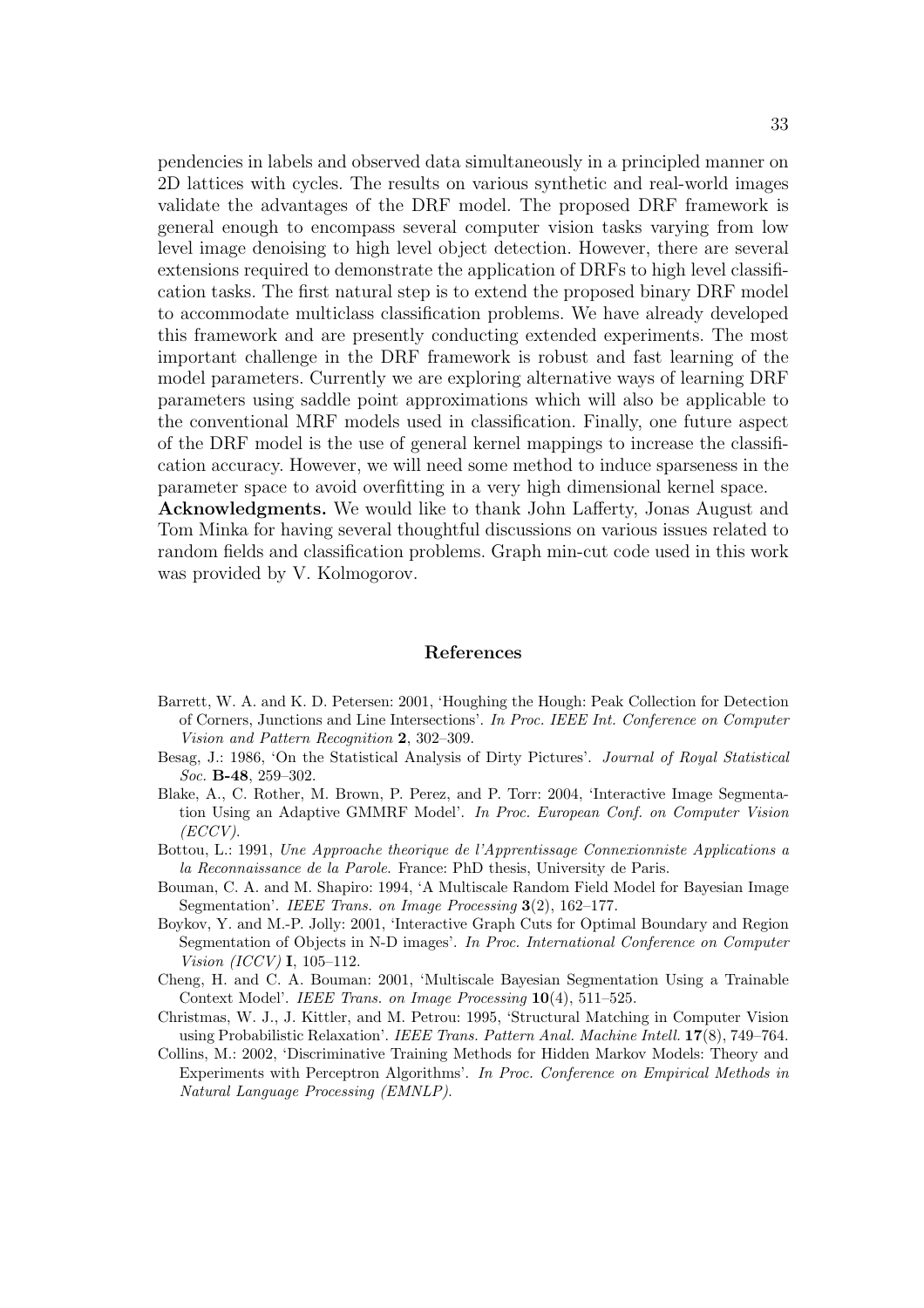- Felzenszwalb, P. F. and D. P. Huttenlocher: 2000, 'Pictorial Structures for Object Recognition'. IEEE Conference on Computer Vision and Pattern Recognition (CVPR 00).
- Feng, X., C. K. I. Williams, and S. N. Felderhof: 2002, 'Combining Belief Networks and Neural Networks for Scene Segmentation'. IEEE Trans. Pattern Anal. Machine Intelligence 24(4), 467–483.
- Fergus, R., P. Perona, and A. Zisserman: 2003, 'Object Class Recognition by Unsupervised Scale-Invariant Learning'. In Proc. IEEE International Conference on Computer Vision and Pattern Recognition (CVPR 03) 2, 264–271.
- Figueiredo, M. A. T.: 2001, 'Adaptive Sparseness using Jeffreys Prior'. Advances in Neural Information Processing Systems (NIPS).
- Figueiredo, M. A. T. and A. K. Jain: 2001, 'Bayesian Learning of Sparse Classifiers'. In Proc. IEEE Int. Conference on Computer Vision and Pattern Recognition 1, 35–41.
- Fox, C. and G. Nicholls: 2000, 'Exact MAP States and Expectations from Perfect Sampling: Greig, Porteous and Seheult Revisited'. In Proc. Twentieth Int. Workshop on Bayesian Inference and Maximum Entropy Methods in Sci. and Eng.
- Geman, S. and D. Geman: 1984, 'Stochastic Relaxation, Gibbs Distribution and the Bayesian Restoration of Images'. IEEE Trans. on Patt. Anal. Mach. Intelli. 6, 721–741.
- Gill, P. E., W. Murray, and M. H. Wright: 1981, Practical Optimization. San Diego: Academic Press.
- Greig, D. M., B. T. Porteous, and A. H. Seheult: 1989, 'Exact Maximum a Posteriori Estimation for Binary Images'. Journal of Royal Statis. Soc. 51(2), 271–279.
- Guo, C. E., S. Zhu, and Y. N. Wu: 2003, 'Modeling Visual Patterns by Integrating Descriptive and Generative Models'. International Journal of Computer Vision 53(1), 5–29.
- Hammersley, J. M. and P. Clifford, 'Markov Field on Finite Graph and Lattices'. Unpublished. He, X., R. Zemel, and M. Carreira-Perpinan: 2004, 'Multiscale conditional random fields for
- image labelling'. IEEE Int. Conf. CVPR.
- Hinton, G. E.: 2002, 'Training Product of Experts by Minimizing Contrastive Divergence'. Neural Computation 14, 1771–1800.
- Ising, E.: 1925, 'Beitrag Zur Theorie Der Ferromagnetismus'. Zeitschrift Fur Physik 31, 253– 258.
- Kittler, J.: 1997, 'Probabilistic Relaxation: Potential, Relationships and Open Problems'. In Proc. Energy Minimization Methods in Computer Vision and Pattern Recognition pp. 393– 408.
- Kittler, J. and E. R. Hancock: 1989, 'Combining Evidence in Probabilistic Relaxation'. Int. Jour. Pattern Recog. Artificial Intelli. 3(1), 29–51.
- Kittler, J. and J. Illingworth: 1985, 'Relaxation Labeling algorithms a review'. Image and Vision Computing  $3(4)$ , 206-216.
- Kittler, J. and D. Pairman: 1985, 'Contextual Pattern Recognition Applied to Cloud Detection and Identification'. IEEE Trans.on Geo. and Remote Sensing 23(6), 855–863.
- Kolmogorov, V. and R. Zabih: 2002, 'What Energy Functions can be Minimized via Graph Cuts'. In Proc. European Conf. on Computer Vision 3, 65–81.
- Krishnamachari, S. and R. Chellappa: 1996, 'Delineating Buildings by Grouping Lines with MRFs'. IEEE Trans. on Pat. Anal. Mach. Intell. 5(1), 164–168.
- Kumar, S., J. August, and M. Hebert: 2005, 'Exploiting Inference for Approximate Parameter Learning in Discriminative Fields: An Empirical Study'. Fourth Int. Workshop on Energy Minimization Methods in Computer Vision and Pattern Recognition (EMMCVPR).
- Kumar, S. and M. Hebert: 2003a, 'Discriminative Fields for Modeling Spatial Dependencies in Natural Images'. in advances in Neural Information Processing Systems (NIPS).
- Kumar, S. and M. Hebert: 2003b, 'Discriminative Random Fields: A Discriminative Framework for Contextual Interaction in Classification'. in proc. IEEE International Conference on Computer Vision (ICCV) 2, 1150–1157.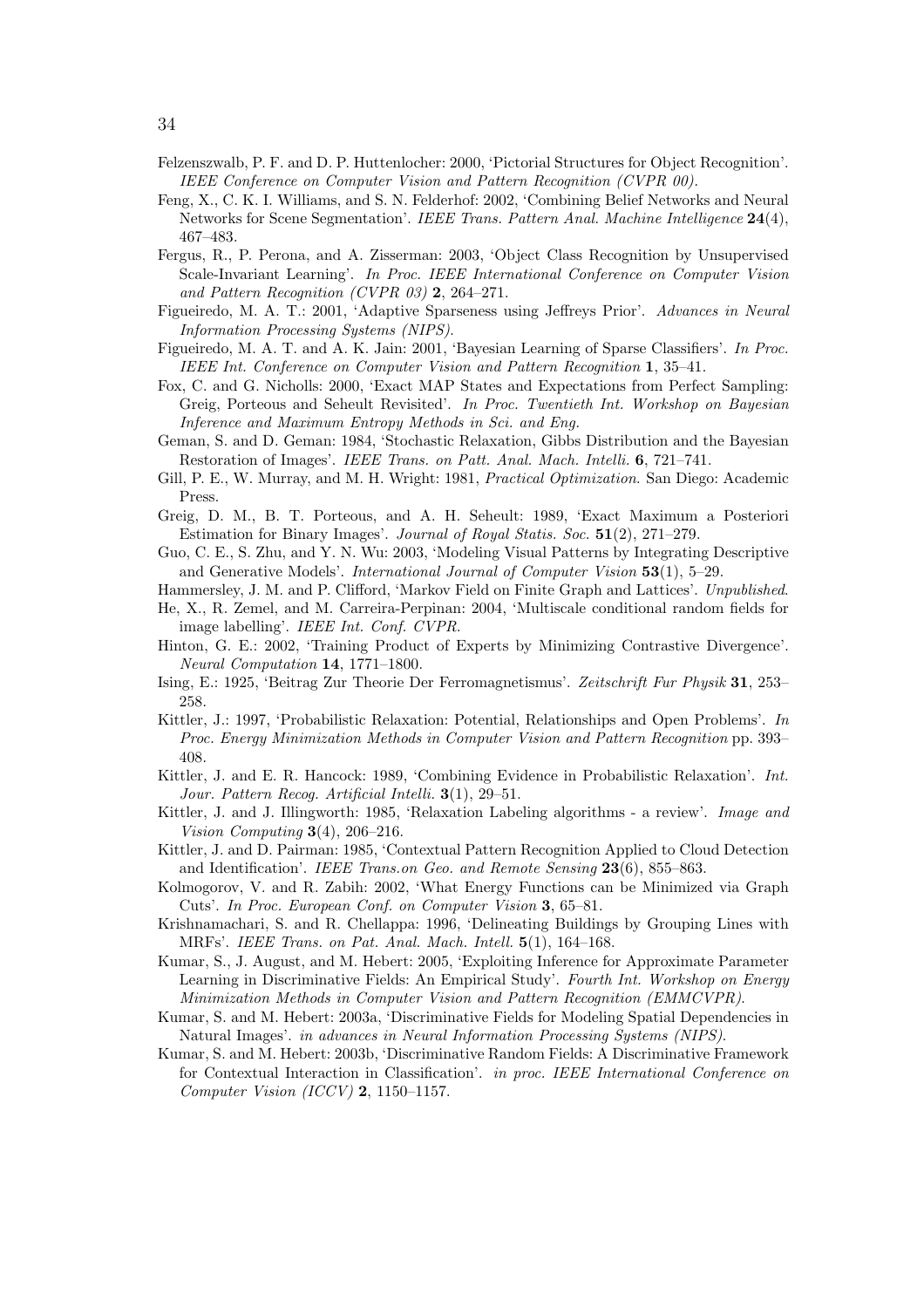- Kumar, S. and M. Hebert: 2003c, 'Man-made structure detection in natural images using a causal multiscale random field'. In Proc. IEEE Int. Conf. on Comp. Vision and Pattern Recog. (CVPR) 1, 119–126.
- Kumar, S., A. C. loui, and M. Hebert: 2003, 'An Observation-Constrained Generative Approach for Probabilistic Classification of Image Regions'. Image and Vision Computing, Special Issue on Generative Models Based Vision 21, 87–97.
- Lafferty, J., A. McCallum, and F. Pereira: 2001, 'Conditional Random Fields: Probabilistic Models for Segmenting and Labeling Sequence Data'. In Proc. Int. Conf. on Machine Learning.
- Lafferty, J., X. Zhu, and Y. Liu: 2004, 'Kernel conditional random fields: Representation and clique selection'. In Proc. Twenty-First International Conference on Machine Learning (ICML).
- Li, S. Z.: 2001, Markov Random Field Modeling in Image Analysis. Tokyo: Springer-Verlag.
- Mackay, D.: 1996, 'Bayesian Non-linear Modelling for the 1993 Energy Prediction Competition'. In Maximum Entropy and Bayesian Methods pp. 221–234.
- McCullagh, P. and J. A. Nelder: 1987, Generalised Linear Models. London: Chapman and Hall.
- Minka, T. P.: 2001, Algorithms for Maximum-Likelihood Logistic Regression. Carnegie Mellon University: Statistics Tech Report 758.
- Murphy, K., A. Torralba, and W. T. Freeman: 2003, 'Using the Forest to See the Trees:A Graphical Model Relating Features, Objects and Scenes'. in Advances in Neural Information Processing Systems (NIPS 03).
- Ng, A. Y. and M. I. Jordan: 2002, 'On Discriminative Vs. Generative Classifiers: A Comparison of Logistic Regression and Naive Bayes'. Advances in Neural Information Processing Systems (NIPS).
- Pieczynski, W. and A. N. Tebbache: 2000, 'Pairwise Markov Random Fields and its Application in Textured Images Segmentation'. In Proc. 4th IEEE Southwest Symposium on Image Analysis and Interpretation pp. 106–110.
- Qi, Y., M. Szummer, and T. P. Minka: 2005, 'Diagram Structure Recognition by Bayesian Conditional Random Fields'. In Proc. International Conference on Computer Vision and Pattern Recognition (CVPR).
- Quattoni, A., M. Collins, and T. Darrell: 2004, 'Conditional Random Fields for Object Recognition'. Neural Information Processing Systems (NIPS).
- Rosenfeld, A., R. Hummel, and S. Zucker: 1976, 'Scene Labeling by Relaxation Operations'. IEEE Trans System, Man, Cybernatics SMC-6, 420–433.
- Rubinstein, Y. D. and T. Hastie: 1997, 'Discriminative vs Informative Learning'. In Proc. Third Int. Conf. on Knowledge Discovery and Data Mining pp. 49–53.
- Szummer, M. and Y. Qi: 2004, 'Contextual Recognition of Hand-drawn Diagrams with Conditional Random Fields'. Workshop on Frontiers in Handwriting Recognition.
- Taskar, B., C. Guestrin, and D. Koller: 2003, 'Max-Margin Markov Network'. Neural Information Processing Systems Conference (NIPS03).
- Tipping, M.: 2000, 'The Relevance Vector Machine'. Advances in Neural Information Processing Systems-NIPS 12 pp. 652–658.
- Torralba, A., K. P. Murphy, and W. T. Freeman: 2005, 'Contextual Models for Object Detection using Boosted Random Fields'. Adv. in Neural Information Processing Systems (NIPS).
- Waltz, D. L.: 1975, Understanding Line Drawing of Scenes with Shadows. New York: The Psychology of Computer Vision, P H Winston, ed. McGraw-Hill.
- Wang, Y. and Q. Ji: 2005, 'A Dynamic Conditional Random Field Model for Object Segmentation in Image Sequences'. In Proc. IEEE Int. Conf. on Comp. Vision and Pattern Recog.  $(CVPR)$  1, 264-270.